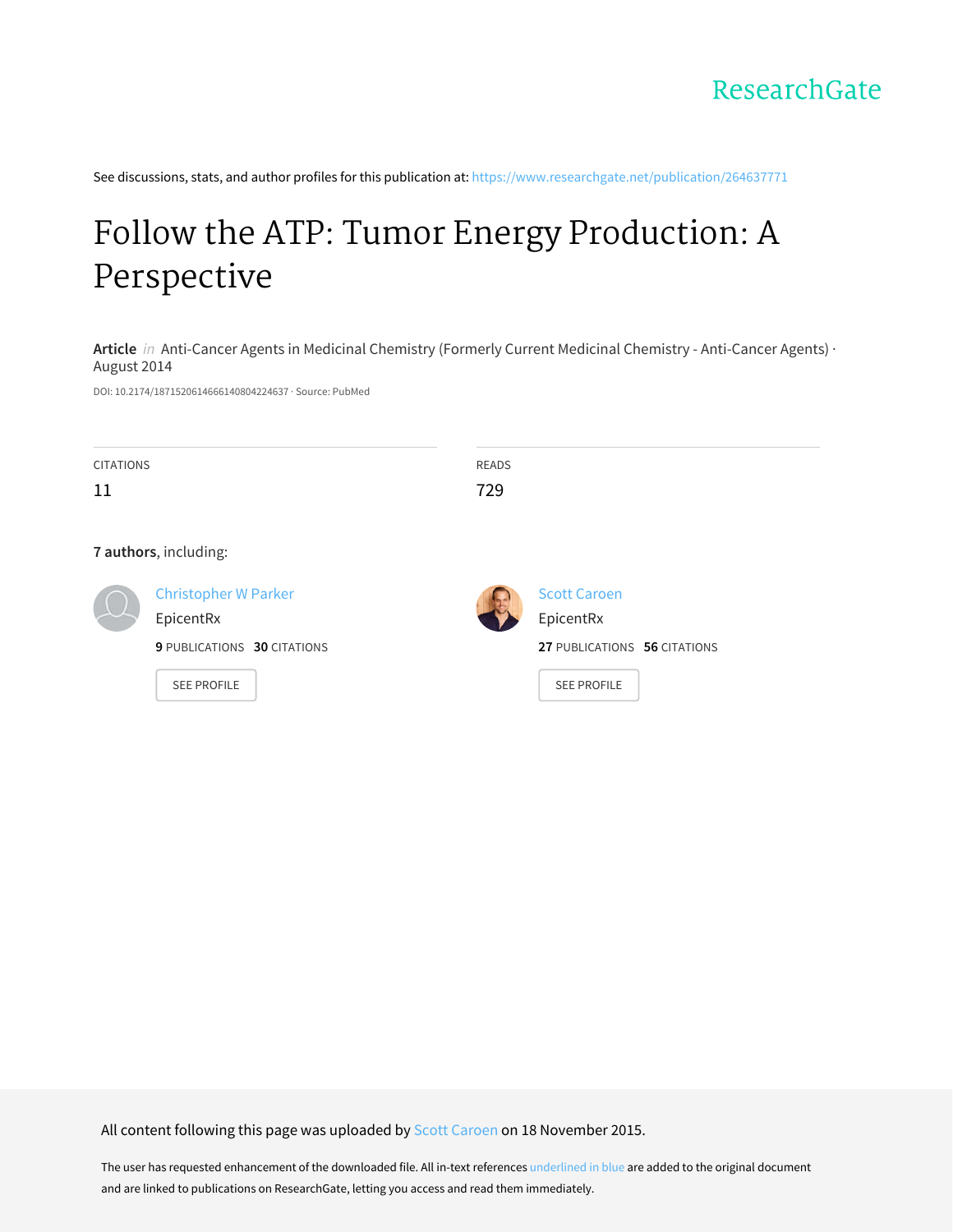# **Follow the ATP: Tumor Energy Production: A Perspective**

Bryan T. Oronsky, Neil Oronsky, Gary R. Fanger, [Christopher W. Parker](https://www.researchgate.net/profile/Christopher_Parker9?el=1_x_100&enrichId=rgreq-732366e85863afd1fe6aaaad7f2d5a2b-XXX&enrichSource=Y292ZXJQYWdlOzI2NDYzNzc3MTtBUzoyOTcyMTI1MzQ5MDI3ODVAMTQ0Nzg3MjM5ODM3NQ==), [Scott Z. Caroen](https://www.researchgate.net/profile/Scott_Caroen?el=1_x_100&enrichId=rgreq-732366e85863afd1fe6aaaad7f2d5a2b-XXX&enrichSource=Y292ZXJQYWdlOzI2NDYzNzc3MTtBUzoyOTcyMTI1MzQ5MDI3ODVAMTQ0Nzg3MjM5ODM3NQ==), Michelle Lybeck and Jan J. Scicinski\*

*EpicentRx, Inc., 800 W El Camino Real, Suite 180, Mountain View, CA 94040, USA* 

**Abstract:** As early as the 1920s, the eminent physician and chemist, Otto Warburg, nominated for a second Nobel Prize for his work on fermentation, observed that the core metabolic signature of cancer cells is a high glycolytic flux. Warburg averred that the prime mover of cancer is defective mitochondrial respiration, which drives a switch to an alternative energy source, aerobic glycolysis in lieu of Oxidative Phosphorylation (OXPHOS), in an attempt to maintain cellular viability and support critical macromolecular needs. The cell, deprived of mitochondrial ATP production, must reprogram its metabolism as a secondary survival mechanism to maintain sufficient ATP and NADH levels for macromolecule production, membrane integrity and DNA synthesis as well as maintenance of membrane ionic gradients.

A time-tested method to identify and disrupt criminal activity is to "follow the money" since the illicit proceeds from crime are required to underwrite it. By analogy, strategies to target cancer involve following and disrupting the flow of ATP and NADH, the energetic and redox "currencies" of the cell, respectively, since the tumor requires high levels of ATP and NADH, not only for metastasis and proliferation, but also, on a more basic level, for survival. Accordingly, four broad ATP reduction strategies to impact and potentially derail cancer energy production are highlighted herein: 1) small molecule energy-restriction mimetic agents (ERMAs) that target various aspects of energy metabolism, 2) reduction of energy 'subsidization' with autophagy inhibitors, 3) acceleration of ATP turnover to increase energy inefficiency, and 4) dietary energy restriction to limit the energy supply.

**Keywords:** ATP, energy restriction, glycolysis, reactive oxygen species, warburg effect.

# **INTRODUCTION**

 "Cancer, above all other diseases, has countless secondary causes. But, even for cancer, there is only one prime cause. Summarized in a few words, the prime cause of cancer is the replacement of the respiration of oxygen in normal body cells by a fermentation of sugar. All normal body cells are thus obligate aerobes, whereas all cancer cells are partial anaerobes". Otto Warburg, at a 1966 meeting of Nobel laureates, described his theory on the origin of cancer as a metabolic disease.

 Current anticancer drug development is dominated by a "personalized" archetype involving targeted inhibition of specific molecular drivers integral to tumor cell proliferation. The drive to the personalization of cancer has occurred directly as a consequence of the sequencing of the human genome and the identification of genetic predisposition to certain types cancer, leading to drug discovery efforts that targeted those specific mutated genes and/or the gene products. As specific gene signatures or gene mutations are not necessarily the driving mutations in all tumors, [1, 2] the outcome is a proliferation of different therapies that require specialized biomarker assays to identify the sometimes somewhat small proportion of patients that could benefit from the treatment [3].

 However, if malignancy as Warburg [4] postulated is the result of dysfunctional mitochondria that cease to synthesize ATP leading to a compensatory increase in fermentation [5] then cancer is a homogenous, and not a heterogeneous, disease, driven by a simple energy imbalance. This metabolic perspective is contrary to the current consensus, which causally implicates the acquisition of multiple complex driver mutations resulting in distinct disease subtypes.

 In the Warburg scenario, genetic mutations are the bystanders [6] at the scene of the crime, wrongly implicated based on circumstantial evidence, while the real criminal, fermentation, often escapes notice, despite Warburg's clear attestations to its centrality. In short, irreversible mitochondrial failure sets off and propagates a chain reaction of genetic abnormalities to support 'second-best' glycolytic ATP production. Indeed, the genetic mutations that are often seen as the primary origin of cancer may arise as a consequence of or as a compensation to the metabolic and energetic imbalances.

 By extension, although never expressly stated by Warburg, mutated and/or overexpressed genes like HIF1-α, c-myc, ras, IGF-1, and PI3K/Akt/mTOR directly or indirectly enhance and support glycolytic metabolism and could therefore be viewed as secondary actors rather than the actual *agent provocateurs* of cancer since their function, ultimately, is to directly or indirectly enhance and support glycolytic metabolism. With hypoxia driving a switch to glycolysis and promoting expression of angiogenic factors and ultimately tumorigenesis [7] genetic instability [8] and metastases, a vicious cycle is formed potentiating reliance on sources of ATP other than oxidative phosphorylation. Like tumors which exist in a pseudo-hypoxic state, reliance on glycolysis for ATP is further amplified, driving an aggressive tumor phenotype [9] (Fig. **1**).

 From a therapeutic point of view, with the exception of imatinib, [10] which has off target activity as an inhibitor of GLUT-1 and G6PD, and therefore also affects energy metabolism, the personalized genetic medicine revolution [11] has, to date, failed to deliver on its promise of safer and more effective anticancer agents. Nevertheless, in the opinion of authors such as Seyfried, it has become the predominant scientific paradigm, eclipsing and monopolizing all others; under its procrustean aegis any 'contrarian' theory such as the Warburg Effect, which dissents from the current gene-centric framework is banished to the margins [12]. The fervor to tackle and identify the bewildering complexity of druggable (and sometimes barely druggable! [13]) pathways has, for all intents and purposes, devolved into a molecular 'witch hunt' [2] that, largely devalues the role of energy status in tumor proliferation *in vivo* [14].

<sup>\*</sup>Address correspondence to this author at the EpicentRx, Inc., 800 W El Camino Real, Suite 180, Mountain View, CA 94040; Tel: 650-943-2426; E-mail: jscicinski@epicentrx.com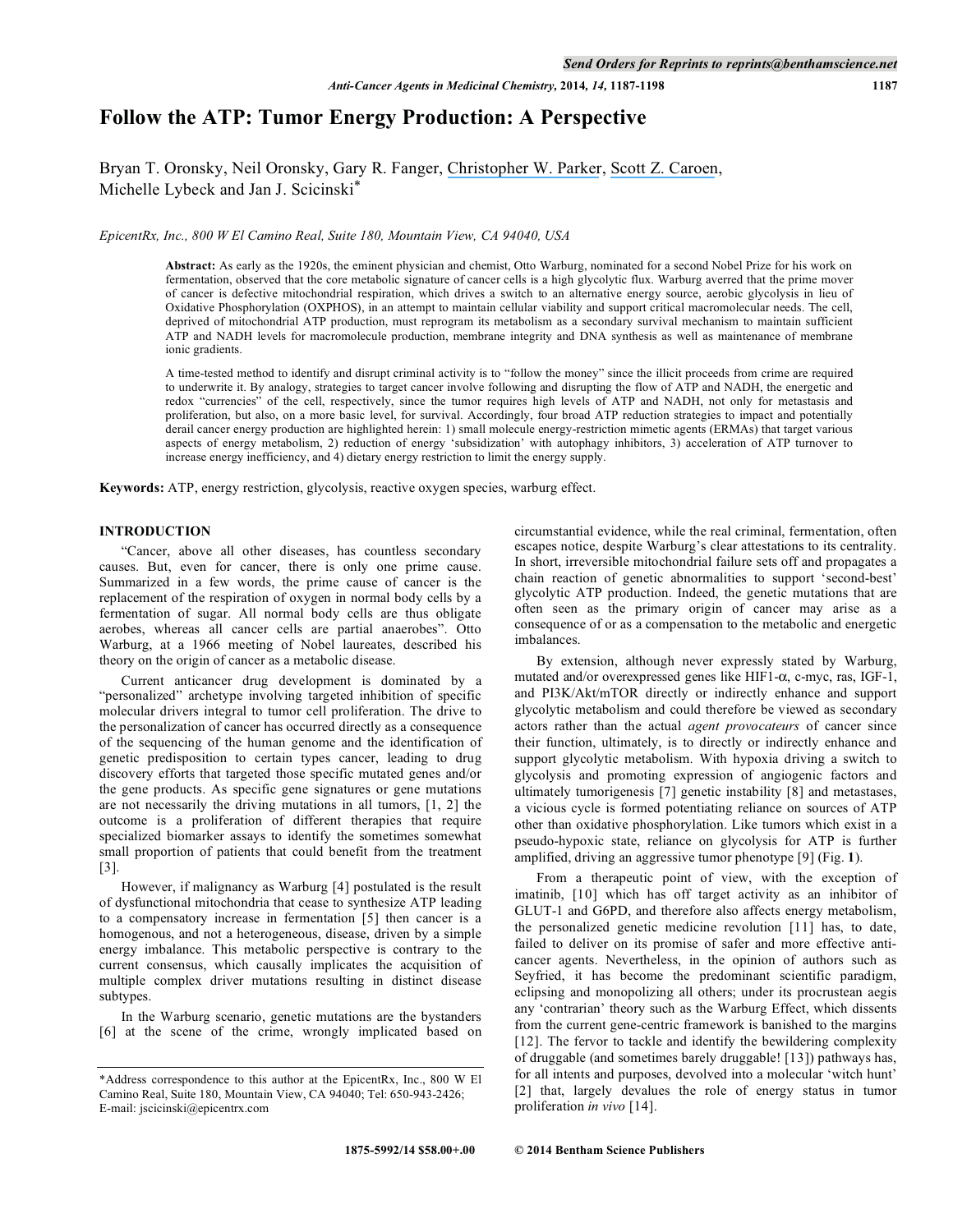

- **Gluconeogenesis**
- Cellular redox maintenance
- Cellular membrane integrity maintenance
- Cellular metabolism
- Signal transduction
- Genetic and epigenetic expression

**Fig. (1).** ATP supply and demand.

 Cancer is a many-headed Hydra and in response to signaling pathway 'decapitation' (i.e. inhibition) new pathways are activated in replacement. As long as there is sufficient energy available, a shift to a new pathway is likely to occur, even if it is energetically costly. Taken to its logical extreme, personalized medicine is akin to a game of pharmacogenomic "Whac-A-Mole", where the object is to knock down oncogenic driver mutations as they pop up, thereby forcing the tumor down different pathways. The assumption that underpins this personalized medicine strategy is that genetic mutations are at the heart of the neoplastic process. At the other end of the spectrum is the perspective that the network of overexpressed or aberrantly-functioning genes including HIF1-α, c-myc, ras, PI3K/Akt/mTOR, and IGF-1 [15] exist directly or indirectly to subserve the cellular energetic infrastructure, suggesting that genetic abnormalities are a consequence rather than a cause of cancer [14].

 Just as law enforcement follows the money that finances the underworld operations of criminal and terrorist organizations [16] scientific investigation needs to follow the flow of ATP because the tumor economy is inextricably linked to a precarious single-source energy pipeline. This pipeline is potentially vulnerable to any demand or supply-side shocks, and significant ATP disruption will translate to a loss of ion homeostasis from Na+-K+-ATPase pump inhibition [17] with edema and cell death. The overreliance of otherwise heterogeneous cancer cells on glucose and glycolytic metabolism can be evidenced by understanding that increased glucose uptake is the basis for tumor detection and monitoring with <sup>18</sup>F-FDG PET/CT scans.

 In addition to the dependency on glycolysis, cancer cells require glutamine and react poorly to glutamine [18] deprivation. Like glucose, glutamine is anaplerotic, meaning that it provides energetic precursors, such as oxaloacetate for the Krebs Cycle. As the carbon flux through glycolysis and glutaminolysis is increased, precursor intermediates accumulate, which are shunted to the Pentose Phosphate Pathway [19] resulting in the generation of NADPH, which reduces glutathione, enhancing amelioration of oxidative stress and producing ribose-5-phosphate, which is essential for the biosynthesis of nucleic acids (Fig. **2**).

 In the face of genotoxic stress from chemo and radiotherapeutic treatments, the tumor must adapt to changing conditions and



**Fig. (2).** Comparison between metabolism in normal cells relying on oxidative phosphorylation vs tumor cells utilizing glycoloysis and glutaminolysis.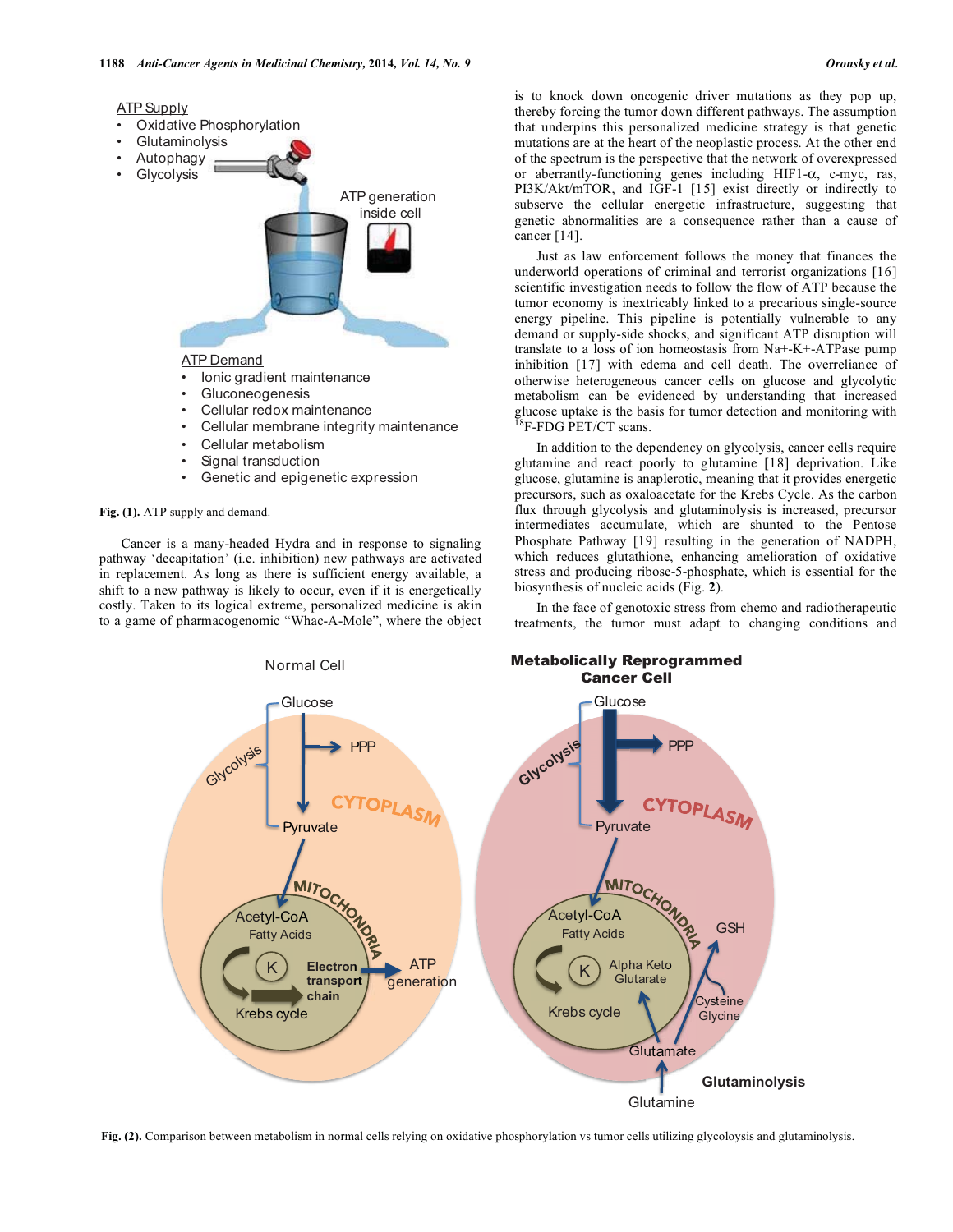

**Fig. (3).** Sources of ATP and energy in tumors.

mobilize self-defense mechanisms including drug efflux, DNA damage repair, upregulation of survival-related genes, including anti-apoptotic and intracellular survival signaling, all of which fuel the constant need for ATP [20] (Fig. **1**). The energetic price for each adaptation/defensive strategy must be covered by those pathways that are available to tumors for the production of ATP, notably the aerobic glycolysis/glutaminolysis and/or the Pentose Phosphate Pathway. However, these pathways are less efficient than oxidative phosphorylation and, if the demand for ATP overwhelms supply, leading to an 'energy deficit', the tumor has three strategic alternatives: increase ATP production, 'subsidize' ATP production with autophagy or curtail ATP consumption [21] (Fig. **3**).

#### *Follow the ATP: Tumor Energy Production. A Perspective Anti-Cancer Agents in Medicinal Chemistry,* **2014***, Vol. 14, No. 9* **1189**

 With an abatement or limitation in ATP supply, energy expenditure is reduced to the detriment of various ancillary activities such as drug efflux mediated through the ATP-dependent multidrug resistance pumps and epigenetic silencing of tumor suppressor genes such as p53. Chen *et al* have reported that the energy restricting mimetic agents, 2-deoxyglucose and 3-bromopryuvate, epigenetically reactivate the silenced KLF6 tumor suppressor gene [22] Zhou *et al* have demonstrated [20] that ATP depletion in drug-resistant cells results in chemosensitivity while direct delivery of ATP into drug-sensitive cancer cells leads to chemoresistance.

 Cancer cells require higher levels of ATP than normal tissue while lacking the flexibility to alternate between fuel sources [14]. Therefore ATP deprivation via direct inhibition of glycolysis will be selectively deleterious to tumor tissue.

 This results in an emphasis on survival over growth and the maintenance of acquired resistance. Although this strategy has some similarity to the Warburg Effect as a unifying tenet of cancer and the basis and rationale for a shift in treatment strategies as promoted by multiple authors from Seyfried to Cairns, we propose that research on treatment strategies should consider not metabolism *per se* but overall ATP and NADH production.

 Hence, a mismatch between energy supply and demand may trigger 'ATP anorexia' and contribute to a downward spiral, resulting in the ultimate failure of the tumor.

 Rather than a Darwinian advantage, the dependence on fermentation may be a metabolic liability for the energetically boxed-in tumor, putting it at a competitive *disadvantage* compared to normal tissue. This disadvantage is therapeutically exploitable, in particular to increase chemosensitivity, as discussed at length below.



**Fig. (4).** Tumor energy production and disruption.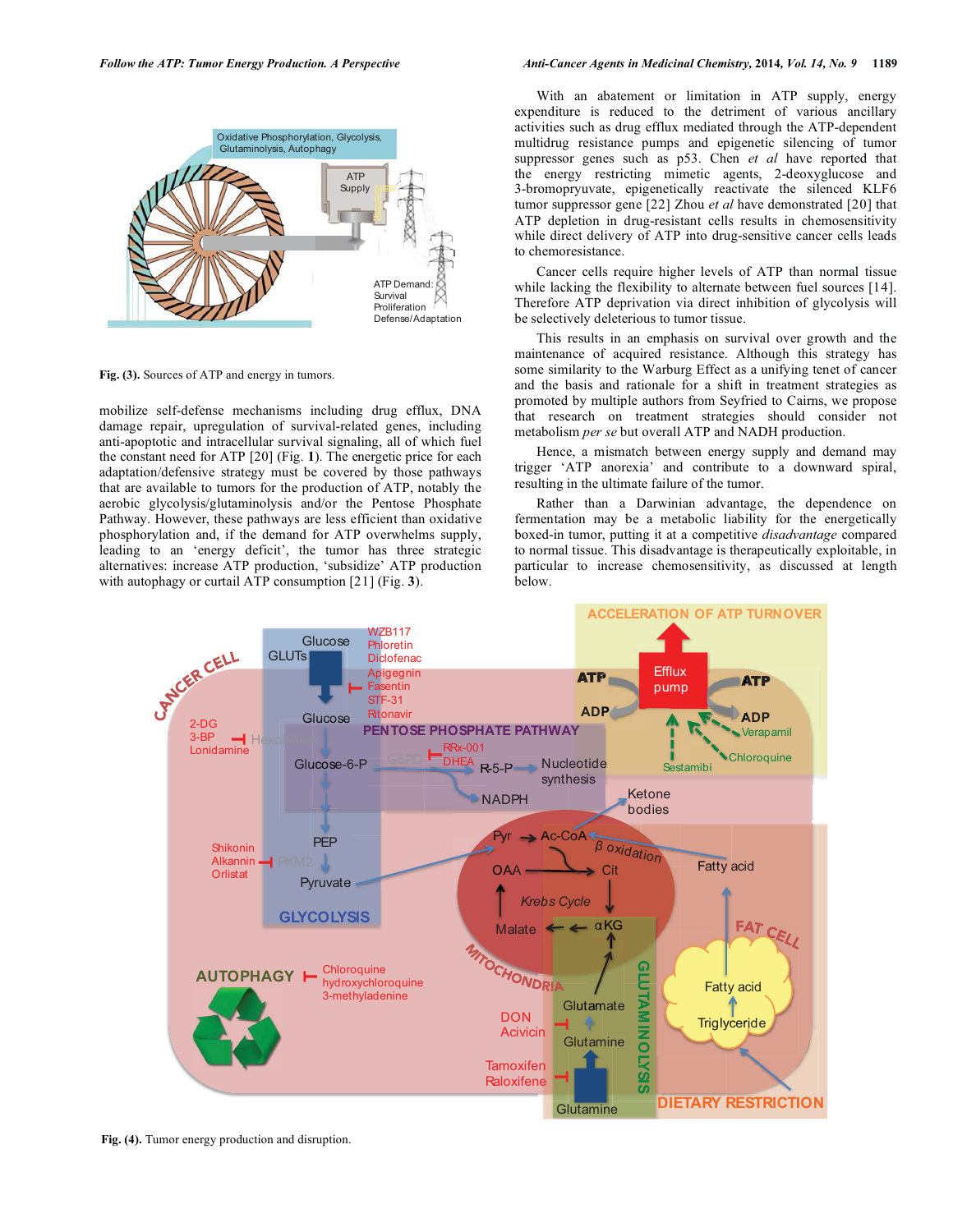

**Fig. (5).** Glucose transport inhibitors.

 Renewed chemosensitivity to formerly failed chemotherapy, which has the potential to make cancer a chronic but treatable disease, is also a potentially imageable parameter in real time via a technetium 99m (99mTc) sestamibi scan. Since sestamibi is a substrate for the ATP dependent p-glycoprotein pump (Pgp) [23], encoded by the MDR-1 gene, this radionuclide imaging agent measures inhibition of Pgp, and therefore the relative degree of chemosensitivity compared to baseline. In this way, with imaging, it may be possible to "follow the ATP" (Fig. **4**).

#### **GLUCOSE METABOLISM**

#### **Glucose Transporter Inhibitors**

 Due to its polar hydrophilicity, glucose is impermeable to the hydrophobic plasma membrane, requiring a family of specialized membrane-spanning transport proteins, Glucose Transporters or GLUT (GLUT1-14) to facilitate cell entry [24]. GLUT expression is highly upregulated in malignant cells, [25] reflecting the importance of glucose as a tumor ATP source, promoting increased glucose consumption, which, in turn, increases the rate of glucose metabolism [26] and ATP production [27]. The overexpression of GLUTs in various cancers has been associated with more aggressive tumor progression, greater invasiveness and poorer prognosis [28]. Below we discuss several GLUT-1 inhibitors including irreversible inhibitors (WZB117 and Phloretin), diclofenac, apigegnin, fasentin, STF-31 as well as the approved product ritonavir (Fig. **5**).

 WZB117 and Phloretin are irreversible inhibitors of GLUT1 that decrease glucose uptake and intracellular ATP levels, resulting in a lowered rate of glycolysis and cellular growth [29]. Exogenously administered ATP rescued cancer cells from WZB117-induced cytotoxicity, suggesting that WZB117 and, by extension, other GLUT inhibitors, induce a loss of viability through depletion of ATP [29].

 Diclofenac, in addition to its anti-inflammatory and anti-cancer activity, both of which are reported to be mediated through COX-1 and -2, is also a GLUT-1 inhibitor. Recent studies have demonstrated inhibition of glucose uptake in melanoma cells by this mechanism [30].

 Similarly to Diclofenac, the naturally occurring flavonoid, apigenin, is also a GLUT-1 inhibitor. While other mechanisms, such as cell-cycle arrest have been postulated to rationalize its antitumor activity [31]. Apigenin was found to decrease glucose uptake in human pancreatic cell lines, through an inhibition of the expression of the GLUT-1 transporter [32]. A clinical trial investigating apigenin for the prevention of neoplasia recurrence in colorectal cancer is listed on clinicaltrials.gov (NCT00609310), but is currently not recruiting.

 The observation that some patients being treated with the anti-HIV cocktail, HAART, had a lower incidence of some cancers prompted an investigation into the anti-tumor effects of the HIV protease inhibitors. Ritonavir was found to induce apoptosis in multiple myeloma [33] and ovarian cells [34]. Although the effect in ovarian cells was attributed to inhibition of the PI3K/Akt pathways, overexpression of glucose transporters in ovarian cancer (GLUT 1 and 3 rather than GLUT4) is linked with poor prognosis, ritonavir is known to inhibit the insulin-dependent glucose transporter GLUT4 [35], whose activation is indirectly linked to the presence of hypoxia [36]. An analysis of glucose transport in multiple myeloma cells revealed the importance of GLUT8 and GLUT11 for proliferation and cell viability and GLUT4 for basal glucose consumption, hence ATP generation [33]. Inhibition of glucose transporters also appears to result in chemosensitization *in vitro* possibly via downregulation of the P-glycoprotein ATPase pump. Ritonavir increased doxorubicin sensitivity in multiple myeloma cell lines while the GLUT-1 inhibitor, phloretin, sensitized P-glycoprotein overexpressed doxorubicin-resistant cells to daunorubicin [37].

 In contrast to the molecules above which either exhibit offtarget activity against GLUT-1 or are promiscuously active natural products, the selective small molecule GLUT-1 inhibitor, fasentin, was specifically discovered by a high throughput screening campaign [38] for its anti-GLUT-1 activity. Fasentin was found to sensitize cells to FAS and tumor necrosis factor apoptosis-inducing ligand (TRAIL) through glucose and nutrient restriction, in particular inhibition of glucose transport by interaction with a unique binding site in the intracellular channel of the transporter [39]. Although fasentin itself did not induce cell death, it represented a good starting point to a search for more potent nonnatural product inhibitors of glucose transport such as the molecule STF-31 which, exhibits synthetic lethality towards cells that depend on GLUT1 for aerobic glycolysis [40].

#### **GLUT-1 AND KIDNEY CANCER**

 The importance of metabolic pathways in cancer is exemplified by renal cell carcinoma. These typically hypoxic tumors rely heavily on glycolysis as a source of ATP. For example, inhibition or absence of function of the tumor suppressors succinate dehydrogenase (SDH) and fumarate hydratase (FH) allow the accumulation of their substrates (succinate and fumerate). These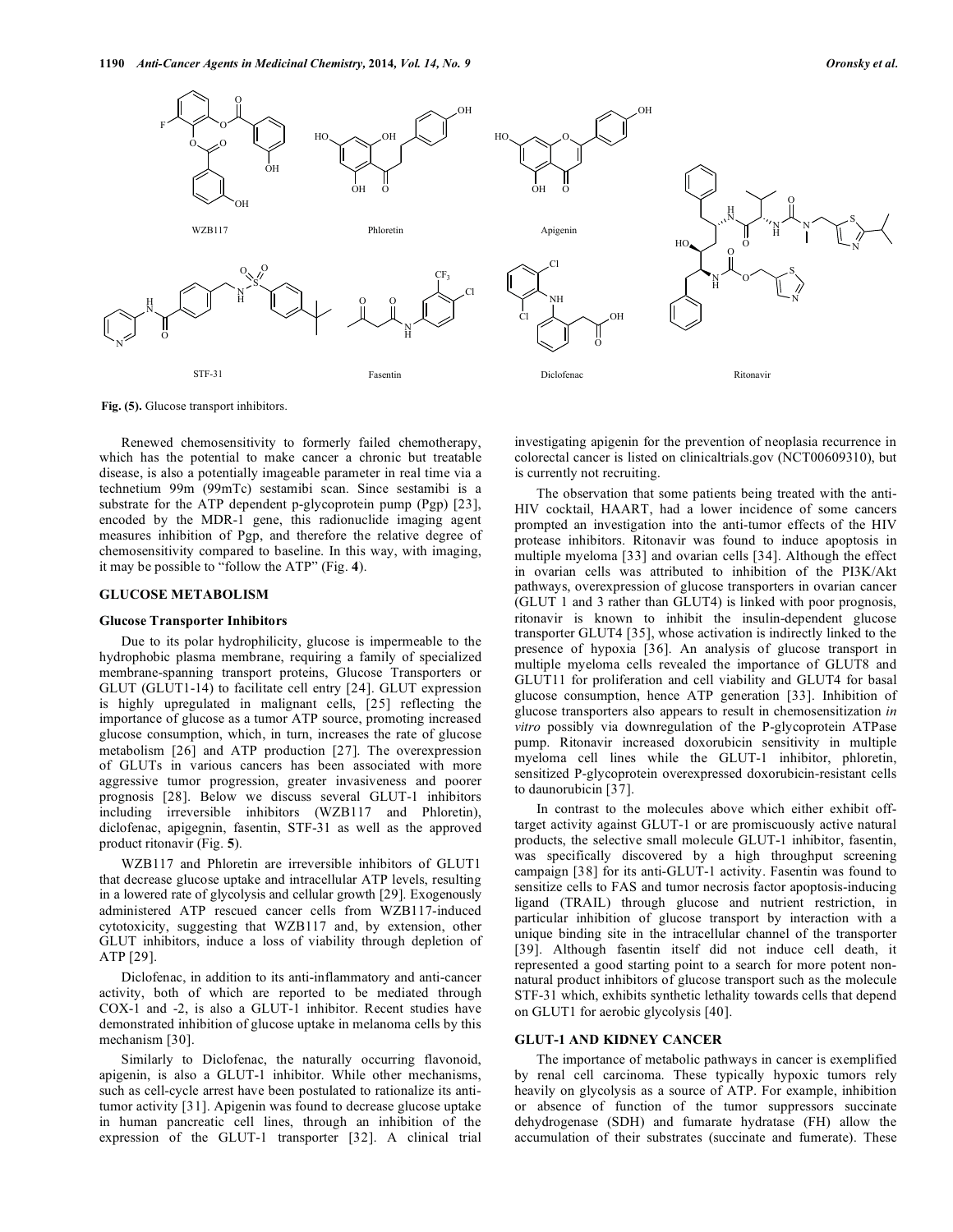

Lonidamine 2-Deoxy-D-glucose (2-DG)

3-Bromopyruvate (3-BP)

**Fig. (6).** Hexokinase inhibitors.

function as metabolic signaling agents, inhibiting the action of prolyl hydroxylases (PHD). The action of these hydroxylases is critical to prevent the accumulation HIF-1α. Accumulation of HIF-1α leads to overexpression of the gene products VEGF, TGFβ, PDGF, GLUT1 and EPO promoting angiogenesis, differentiation, migration and proliferation. Overexpression of GLUT1 in particular, results in an addiction to glucose [41].

 Renal Cell Carcinoma (RCC) is the most common form of kidney cancer in adults, responsible for 90-95% of renal cancer and is mostly resistant to chemotherapy and radiotherapy, including immunotherapy [42]. Recently, newer, targeted therapies, especially sunitinib (Sutent) and sorafenib (Nexavar), have provided some improvement in treatment outcomes [43, 44].

 In most cases of RCC, the von Hippel–Lindau (VHL) tumor suppressor is inactivated [45-47] resulting in an accumulation of HIF-1 $\alpha$  and a reliance on GLUT1 as a source of glucose and hence ATP, opening the possibility of designing molecules that exploit the synthetic lethality effect of inhibiting GLUT1 in VHL-inactive RCC.

 The small molecule GLUT1 inhibitor, STF-31, was identified as the most potent of library of compounds by synthetic lethality screening with respect to inactivity of *VHL*. STF-31 inhibited glucose uptake and production of ATP in VHL-dependent manner leading to cell death in demonstrated tumor growth delay in a RCC tumor xenograft mouse model [40].

 The ubiquitous expression of GLUT receptors in normal tissues may result in systemic toxicity at higher doses however, at lower doses, these agents have the potential to chemosensitize via ATP depletion and downregulation of MDR transporters without excessive toxicity. Therefore, at lower doses, these agents could be combined with cytotoxic drugs to both prevent and overcome chemoresistance.

#### **HEXOKINASE INHIBITORS**

 Following transport across the cell membrane, glucose is phosphorylated to form glucose 6-phosphate (G6P).

 This reaction, the first committed step of glycolysis, is catalyzed by the isoenzyme, hexokinase [48]. The hexokinase reaction phosphorylates nonionic glucose into the charged glucose-6 phosphate that is not a substrate for the glucose transporters and remains trapped in the cell [49].

 The anti-tumor activity of the indazole-derived, orally bioavailable hexokinase inactivator, and anti-trypanosomal agent, Lonidamine, (Fig. **6**) acting through disassociation of HK from mitochondria, has been extensively studied both preclinically and in clinical trials. A small, single-agent, 12 patient Phase 2 trial, in malignant glioma produced only moderate activity with 2 responders and 3 stable disease of 10 evaluable patients [50], suggesting a limited role for dosing Lonidamine alone. However, more promising results were obtained in combination with chemotherapy. For example the combination of Lonidamine with epirubicin in breast cancer resulted in the reversal of resistance to epirubicin. Similar chemosensitization studies [51-54] were carried out in ovarian and lung cancer that have resulted in promising, but not conclusive, results, suggesting that further studies are required [55].

 The identification of Mitochondria-bound hexokinase as target for therapy of malignant gliomas, [56] a tumor particularly dependent on glycolysis, renewed interest in lonidamine. The molecule showed promise as a radiosensitizer or chemo-radiosensitizer (with XRT and temizolamide [57]) in the treatment of malignant gliomas and resulted in a moderate increase in survival in a clinical study. Most recently, Lonidamine was studied in two clinical trials in BPH, however these were halted due to drug-related liver toxicity [58, 59]. A search of clinicaltrials.gov on Lonidamine, shows no current active clinical trials. Nevertheless, interest in lonidamine persists, with the nano-particle formulation approaches designed to overcome the toxicity issues [60].

 2-deoxy-D-glucose (2-DG) and 3-bromopyruvate (3-BP) are small molecule inhibitors of hexokinase-II that deplete ATP and lead to chemosensitization and/or cell death.

 2-DG is a glucose analog that is imported into cells and phosphorylated to 2-DG-P. However 2-DG-P is a terminal or deadend product, incapable of further metabolism, resulting in an inhibition of glycolysis. While its efficacy as monotherapy is limited *in vivo* due to the high doses required as a result of an intrinsic competition with the endogenous glucose for the active site of hexokinase [49], in combination it significantly enhanced the anticancer activity of adriamycin and paclitaxel in mice bearing models of human osteosarcoma and non-small-cell lung cancer, [49] presumably through ATP depletion and inhibition of the multidrug resistance pumps, since to extrude drugs cancer cells must consume ATP [61].

 Trastuzumab, a humanized monoclonal antibody against ErbB2, has shown efficacy treating ErbB2-positive breast cancer patients, however acquired resistance to this agent occurs in most patients and is a major drawback to the use of this drug. Tumors that are resistant to trastuzumab have been shown to have increased glucose uptake and lactate production, indicating a potential role for an adjuvant agent targeting glucose utilization. 2-DG was found to resensitize trastuzumab-resistant breast cancer cells to trastuzumab [62], both *in vivo* and *in vitro* suggesting a potential clinical strategy in breast cancer [63]. 2-DG has entered multiple Phase 1 clinical trials both alone and in combination with taxotere and radiation in which in all cases it was well tolerated and relatively non-toxic [64].

 3-bromopyruvate (3-BP), an analog of pyruvic acid, is an inhibitor of hexokinase and 3-glyceraldehyde phosphate dehydrogenase, that also plays a part in glycolysis. In preclinical studies, 3-BP had significant *in vivo* therapeutic activity [65], having "eradicated" intra and extrahepatic tumors without apparent toxicity when administered *via* hepatic artery infusion. As a demonstration of the importance of ATP generation by tumors, Cardaci [66] showed that the cytotoxic effects of 3-BP could be enhanced by the inhibition of glutaminolysis, another non-mitochondrial source of ATP utilized by tumors. Since glutamine complements glucose in tumor cells, the cytotoxicity of 3-BP was significantly enhanced *in vitro* in the presence of glutamine-deprivation.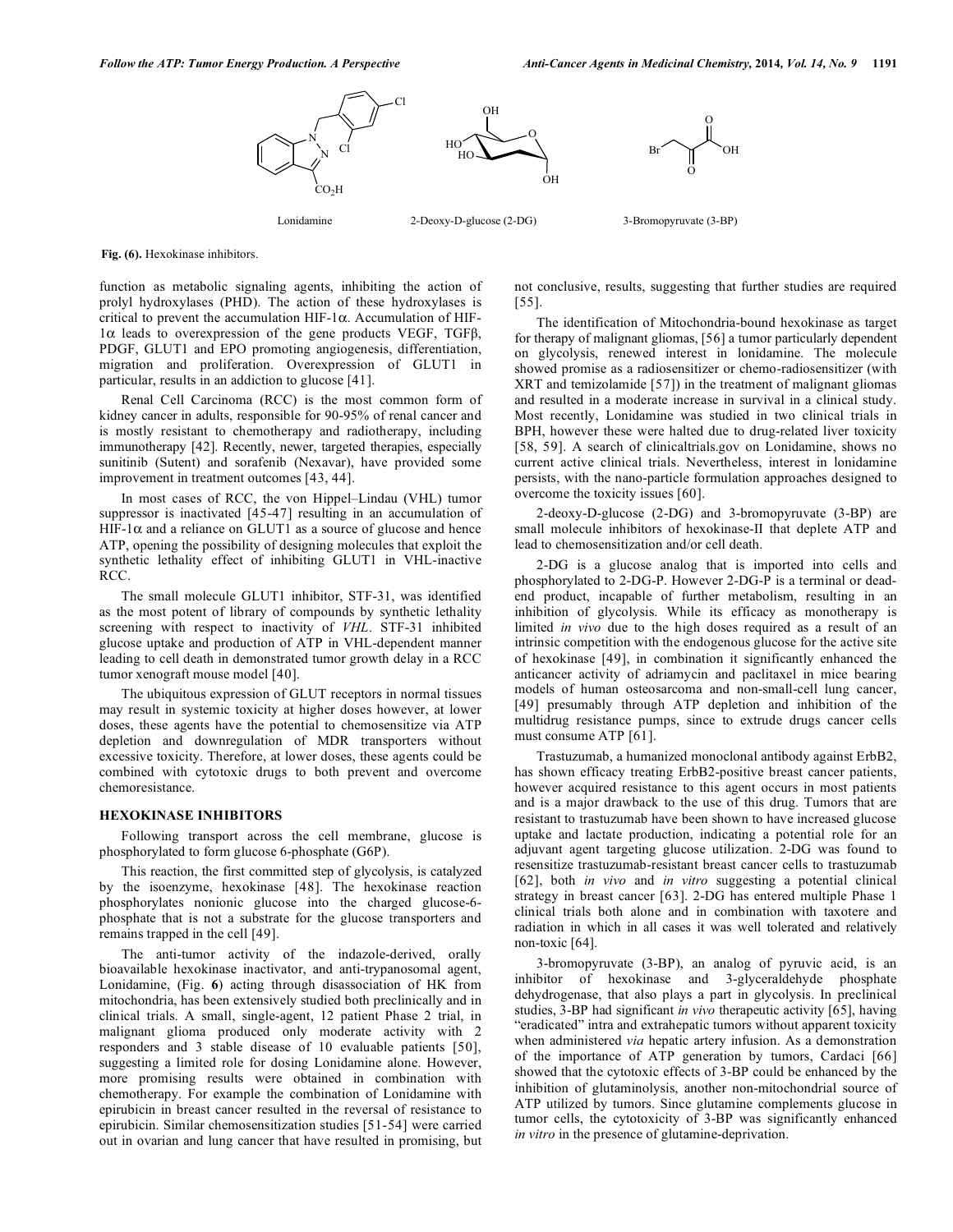

3 Structural classes of PKM2 over PKM1 selective inhibitors identified by Vander Heiden *et al*.

Fig. (7). PKM2 inhibitors.

#### **PKM2 INHIBITION**

 In the penultimate step of glycolysis, phosphoenolpyruvate (PEP) is converted to pyruvate prior to conversion to lactate. Pyruvate formation is catalyzed by pyruvate kinase, which is expressed in four isoforms: L, R, M1 and M2 of which M2 is the predominant isoform in cancer cells. Paradoxically, the activity of PKM2 [67] is reduced compared to the other isoforms, which leads to an accumulation of upstream glycolytic intermediates for macromolecule biosynthesis such as Ribose-5-phosphate through the pentose phosphate pathway. While a direct tumor-suppressing role for PKM2 inhibition may seem counterintuitive, the PKM2 mediated conversion of PEP to pyruvate is responsible for ATP production and, therefore, indispensible for energetic homeostasis [68].

 Shikonin (Fig. **7**), a naphthoquinone derivative of a Chinese herb with antitumor activities that are mediated, in part, through the generation of reactive oxygen species (ROS), inhibits PKM2 expression in cancer cell lines likely through oxidation of the critical cysteine 358 residue [69]. A Phase 2 trial has been opened with shikonin in bladder carcinoma, however no data has been reported to date.

 Because of the prevalence of the M2 isoform in cancer compared to normal tissue, PKM2 has been an attractive target for drug discovery. High throughput screening of library of small drug-like molecules using an MTT-based assay generated an approximately 7% hit-rate for >50% inhibition [70]. Hit confirmation, carried out using secondary assays, resulted in the identification of three distinctive families of small molecule PKM2 inhibitors with  $IC_{50}$ 's ranging from 10-20  $\mu$ M. Although inhibitors against PKM2 were identified, only moderate selectivity against the M1 isoform was achieved. For single agent activity, highly potent PKM2 inhibitors that fully shut down glycolysis and therefore ATP production would be required. Nevertheless, opportunities to exploit mildly active inhibitors that possess greater selectivity against other isoforms and that could be combined with other cytotoxic agents exist.

 Shikonin and its analogues, including alkannin, a natural dye and food additive, have long been of interest due to their presence in Chinese herbal medicines and their wide ranging medicinal effects [71]. Both shikonin and alkannin were found to potently inhibit PKM2 at  $IC_{50}$ 's that did not inhibit PKM1 or pyruvate kinase-L (PKL), thereby lowering glycolysis and ATP production [72]. Chemopreventative activity in human skin cancer cell lines had also been attributed to these molecules [73]. No USA clinical trials for shikonin or the enantiomeric alkannin have been reported.

 In an interesting example of drug repurposing, the gastrointestinal lipase and fatty acid synthase (FASN) inhibitor orlistat, that is indicated for the control of obesity, has been found to possess activity against tumor cell lines. Orlistat was recently found to inhibit expression of PKM2 in ovarian carcinoma cells, SKOV3, suggesting a potential application in the treatment of ovarian cancer [74].

# **PENTOSE PHOSPHATE PATHWAY**

#### **G6PD Inhibition**

 G6PD is a critical antioxidant enzyme for tumors, essential for maintenance of GSH levels to protect against ROS injury [75] and for the generation of NADPH via the Pentose Phosphate Pathway [76, 77]. Regeneration [78] of the cellular glutathione pool is contingent on the reducing power of NADPH, and tumors must maintain sufficient levels of reduced glutathione to protect against the deleterious effects of ROS. Therefore, inhibition of G6PD may result in a catastrophic build-up of RONS, promoting cell death.

 Although the inhibition of G6PD by steroids has been reported as early as 1960 [79], the number of G6PD inhibitors under active development as anti-cancer agents is very low. To date, the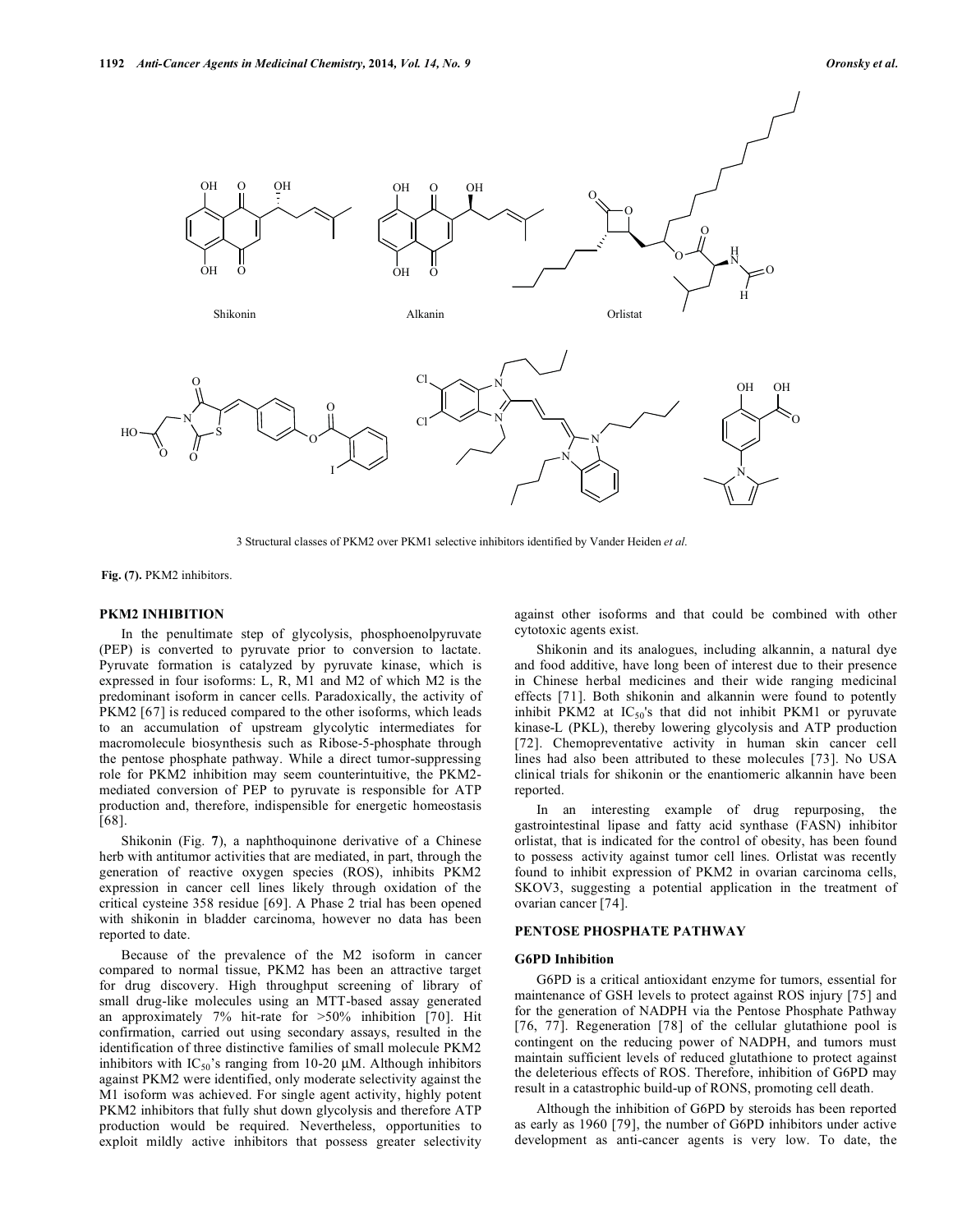

#### **Fig. (8).** G6PD inhibitors.

majority of G6PD inhibitors are limited mostly to steroids, including the endogenous dehydroepiandrosterone (DHEA) and to catechin gallates [80] (Fig. **8**). 6-Aminonicotinamide has also been reported as a selective and reversible inhibitor of G6PD together with naturally occurring bromophenols, isolated from marine algae [81]. With a rise in the importance of G6PD as a potential target for anticancer therapies [78, 82], approaches to the identification of more potent analogs of DHEA have become the focus of new work [83]. The development of multidrug resistance (MDR) in tumor cells has been linked to the activation of efflux pumps. Increased expression of the efflux pumps MRP1 and MRP2 in doxorubicinresistant colorectal cancer cells (HT-29DX) was found to be associated with increased G6PD activity as well as the Pentose Phosphate Pathway, together with higher intracellular GSH levels. These data suggested that inhibition of G6PD, with or without intratumoral GSH depletion, may increase the sensitivity of the HT-29DX cells to doxorubicin through inactivation of efflux pumps [84].

 The pan-epigenetic modulator, RRx-001 (Fig. **8**), which inhibits HDACs and DNA Methyltransferases, is the archetype of a structurally novel class of aerospace-derived compounds, designated dinitroazetidines [85], with evidence of antitumor activity in Phase 1 trials. As an electrophile [65], RRx-001, binds selectively to glutathione and a nucleophilic thiol on deoxyhemoglobin, beta Cys 93 [86]. The mechanism of anti-tumor activity of RRx-001 is related to increasing reactive oxygen and nitrogen species (RONS) [87, 88] in cancer cells, which are already under high constitutive oxidative stress [89, 90], leading to activation or inhibition of various cell targets. Cysteine dependent enzymes are particularly susceptible to oxidative modification and/or damage and with a cysteine residue at the active site required for catalysis, inhibition of glucose-6-phosphate dehydrogenase (G6PD) could be potentially mediated through the action of ROS. RRx-001 is a potent and selective inhibitor of G6PD in tumor cells [76], presumably rendering them more sensitive to the oxidative burst produced by RRx-001. Similarly, RRx-001 may have inhibitory effects on PKM2 through the induction of ROS.

 In a Phase 1 dose escalation study in 25 heavily pretreated patients with advanced metastatic cancer, RRx-001 was escalated through six cohorts, and anticancer activity was observed at all dose levels in the absence of systemic toxicity, confirming preferential toxicity to malignant cells.

 Consistent with the observation that ATP levels are a critical determinant of chemoresistance [20], RRx-001 was found to enhance the effect of subsequent chemotherapy in at least 5 patients, 4 with colorectal cancer and 1 with NSCLC. Two of the colorectal cancer patients had a robust response to FOLFIRI when administered after progression on RRx-001 – both had failed FOLFIRI previously [91]. This observation may subvert the assumption that chemoresistance is irreversible and suggest that resensitization may be a new paradigm for the treatment of cancer. As an ERMA with epigenetic p53 reactivating properties and a favorable toxicity profile, several Phase 2 clinical trials with RRx-001 are being started both as a single agent and in combination in multiple tumor types.

#### **GLUTAMINOLYSIS**

#### **Glutamine Transporters**

 Cancer cells are addicted primarily to two nutrients—glucose and glutamine [18]. Through glutaminolysis, the conversion of glutamine to lactate, glutamine, the most abundant circulating amino acid, is metabolized to α -ketoglutarate, a key Krebs' cycle intermediate. Because the Krebs cycle provides ATP as well as a variety of important anabolic precursors including malate for gluconeogenesis, NADH for oxidative phosphorylation and Succinyl CoA for heme synthesis, "replenishing" or *anapleurotic* reactions are essential to offset the depletion of these carbon intermediates [92]. While normal cells metabolize glutamine only sparingly, tumors anapleurotically shunt glutamine-derived carbons into the Krebs' cycle. In addition, glutamine is the precursor (by way of glutamate) for reduced glutathione (GSH) [93]. Tamoxifen and Raloxifene (Fig. **9**) both block cellular uptake of glutamine through inhibition of the glutamine transporter, ASCT2, leading to decreased GSH production, accounting, in part for their cytotoxic effects. These can be reversed by increasing GSH through the addition of N-acetyl-L-cysteine and 17-beta-estradiol treatment [94].

 Glutamine analogues acivicin [95, 96] and 6-diazo-5-oxo-Lnorleucine (DON) [97] that inhibit glutamine catabolism and lead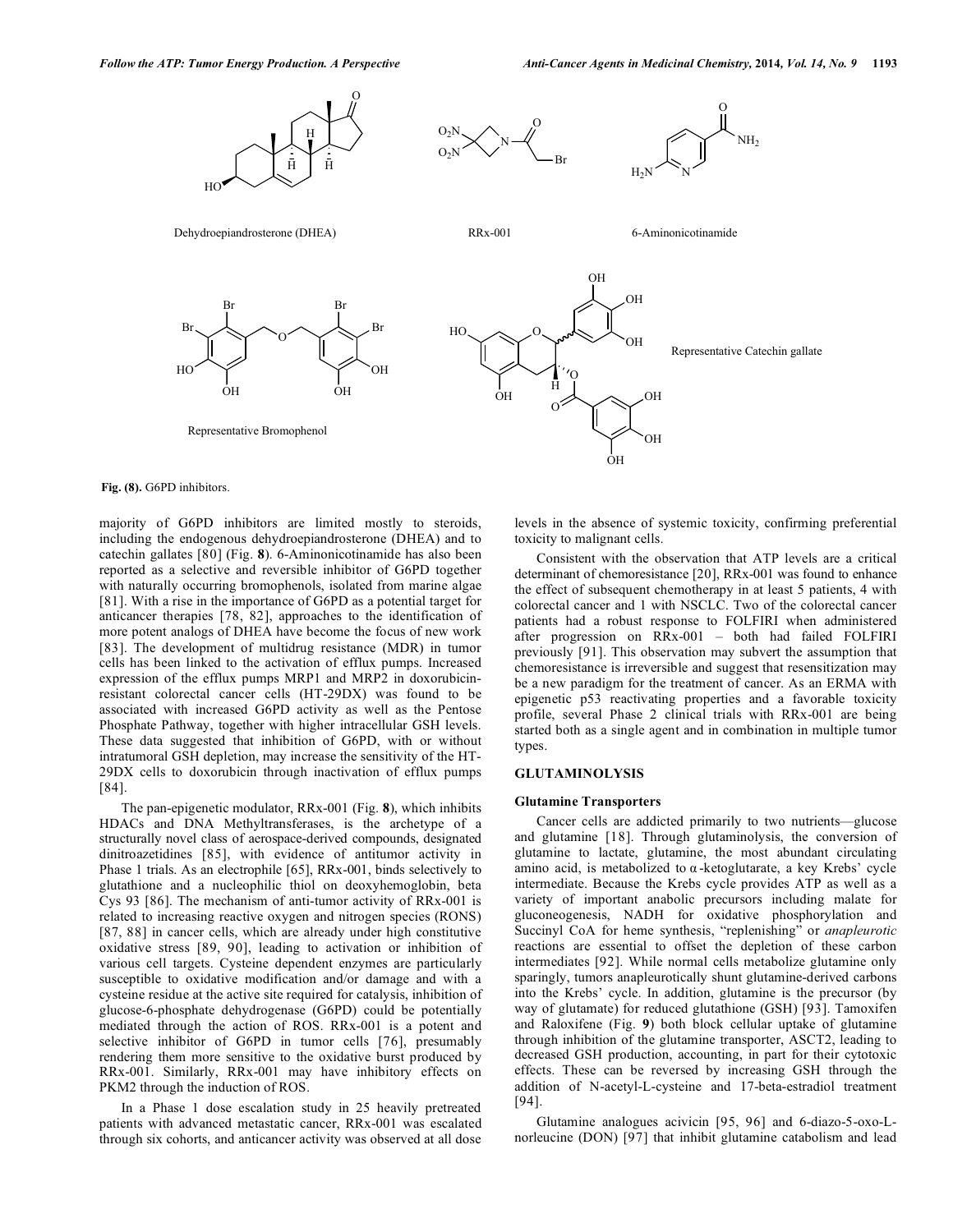

Tamoxifen





Raloxifene

Acivicin 6-Diazo-5-oxo-L-norleucine (DON)

**Fig. (9).** Glutaminolysis inhibitors.





Chloroquine (R=H); Hydroxychloroquine (R=OH)

3-Methyladenine

**Fig. (10).** Autophagy inhibitors.

to significant inhibition of cancer cell growth *in vitro* and in mouse xenograft studies, have been subjected to limited clinical investigation, because they lack specificity and therefore show a high rate of toxicity.

#### **Autophagy inhibition**

 During resource deprivation, cancer cells scavenge and cannibalize critical molecules to fuel metabolism. Autophagy addiction is a form of self-subsidization to support ATP levels and thereby offset and minimize the drain on energy supplies. The most clinically studied autophagy inhibitors are the anti-malarial compounds, chloroquine (CQ) and hydroxychloroquine (HCQ) (Fig. **10**) that inhibit lysosomal proteases [98]. Like many of the ERMs highlighted above, chloroquine is associated with chemotherapeutic resensitization, for example in transtuzumab resistant Her2-positive breast cancer and also in other therapies [98]. Interestingly, chloroquine is also a known substrate for the P-gp pump MDR pump, which leads to ATP depletion (see below). Ongoing clinical trials in multiple tumor types involving CQ- and HCQ-mediated autophagy inhibition are listed at www.clinicaltrials.com. The flavinoid apigenin, that selectively induces tumor cell apoptosis, and inhibits GLUT-1 expression (described above), has also been found to strongly induce autophagy. Interestingly, the combination of apigenin and a potent autophagy inhibitor, 3-methyladenine, was found to significantly enhance tumor cell apoptosis induced by apigenin alone suggesting that a combination of apigenin and another autophagy inhibitor may be a promising anti-cancer therapy strategy [99].

#### **Acceleration of ATP turnover**

 In response to an environmental 'shock' such as treatment with chemo or radiotherapy cancer cells must scale up ATP production to meet the demands of complex and costly phenotypic [\[100\]](https://www.researchgate.net/publication/43226388_A_theoretical_quantitative_model_for_evolution_of_cancer_chemotherapy_resistance?el=1_x_8&enrichId=rgreq-732366e85863afd1fe6aaaad7f2d5a2b-XXX&enrichSource=Y292ZXJQYWdlOzI2NDYzNzc3MTtBUzoyOTcyMTI1MzQ5MDI3ODVAMTQ0Nzg3MjM5ODM3NQ==) changes that substantially reduce its viability. For example, many cancers upregulate membrane efflux pumps, which are associated with high energy costs. Gatenby *et al* have tested a novel strategy to decrease the supply of ATP with 2-deoxyglucose while simultaneously increasing the demand for it with verapamil, a nonchemotherapeutic substrate of the P-gp pump to stimulate ATPase activity and create a 'consumption crisis'. At sub-cytotoxic levels, verapamil [\[101\]](https://www.researchgate.net/publication/19976351_Verapamil_reversal_of_doxorubicin_resistance_in_multidrug-resistant_human_myeloma_cell_and_association_with_drug_accumulation_and_DNA_damage?el=1_x_8&enrichId=rgreq-732366e85863afd1fe6aaaad7f2d5a2b-XXX&enrichSource=Y292ZXJQYWdlOzI2NDYzNzc3MTtBUzoyOTcyMTI1MzQ5MDI3ODVAMTQ0Nzg3MjM5ODM3NQ==) is known to revert the MDR phenotype in P-gp over-expressing cell lines. This 'decreased supply and increased demand' strategy of Gatenby *et al* should in theory lead to chemoresensitization and increased survival in *in vivo* models.

#### **Dietary Restriction**

 The basis of dietary restriction in cancer is that it lowers glucose and induces a ketotic state [\[102\]](https://www.researchgate.net/publication/6491593_The_calorically_restricted_ketogenic_diet_an_effective_alternative_therapy_for_malignant_brain_cancer?el=1_x_8&enrichId=rgreq-732366e85863afd1fe6aaaad7f2d5a2b-XXX&enrichSource=Y292ZXJQYWdlOzI2NDYzNzc3MTtBUzoyOTcyMTI1MzQ5MDI3ODVAMTQ0Nzg3MjM5ODM3NQ==). Ketones, which are produced from the metabolism of fatty acids during calorie restriction or intense physical activity, are converted into acetyl-CoA which then enters the citric acid cycle and electron transport chain for energy. However because oxidative phosphorylation is dysfunctional in cancer, ketones are metabolizable only by normal and not malignant cells. Thus dietary restriction puts tumor cells in a double bind: 1) glycolysis is decreased and 2) starvation of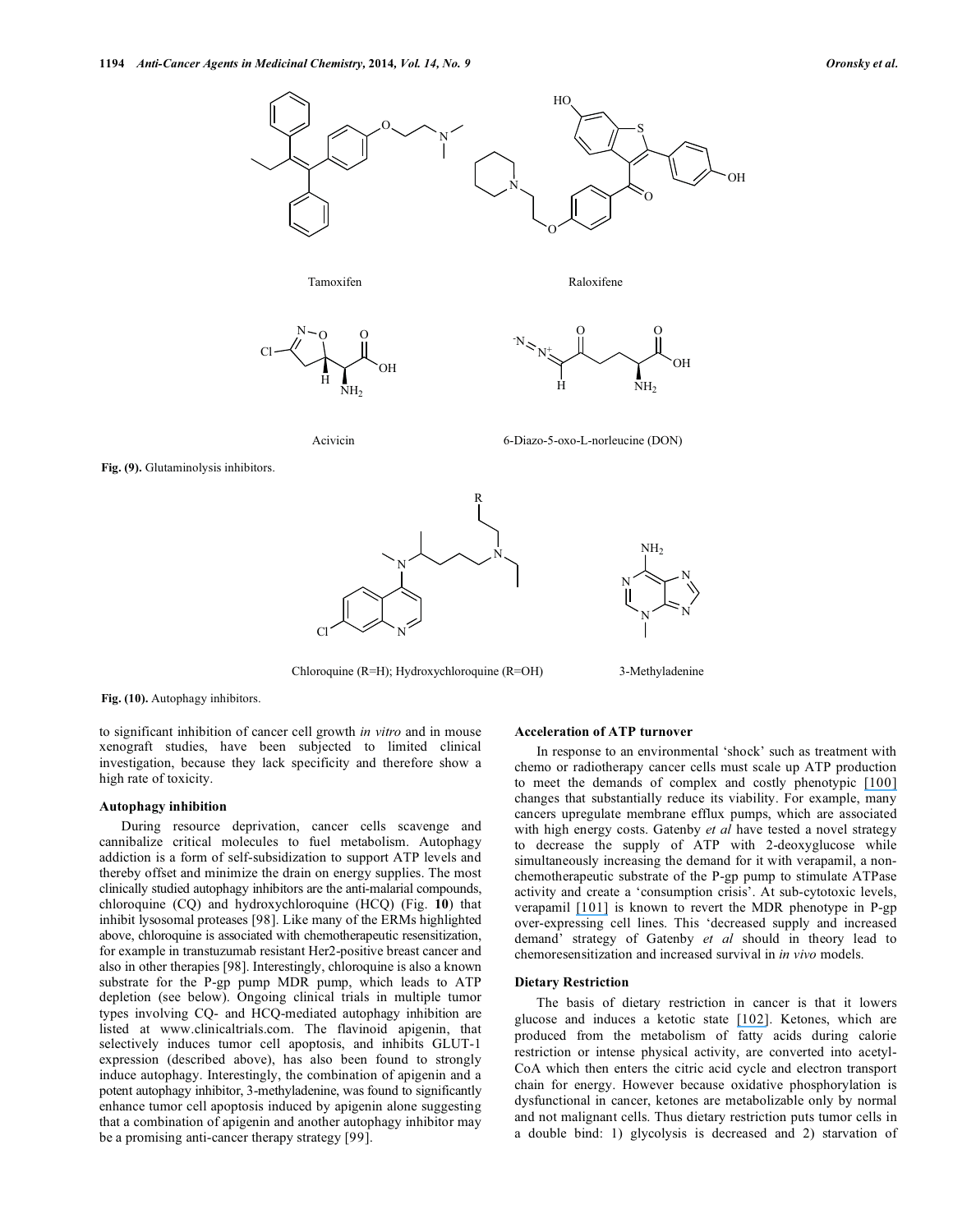*malignant tissue only* ensues due to the inability to substitute ketone bodies for glucose.

Seyfried *et al.* have [\[102\]](https://www.researchgate.net/publication/6491593_The_calorically_restricted_ketogenic_diet_an_effective_alternative_therapy_for_malignant_brain_cancer?el=1_x_8&enrichId=rgreq-732366e85863afd1fe6aaaad7f2d5a2b-XXX&enrichSource=Y292ZXJQYWdlOzI2NDYzNzc3MTtBUzoyOTcyMTI1MzQ5MDI3ODVAMTQ0Nzg3MjM5ODM3NQ==) demonstrated that growth retardation of gliomas in orthotopic mouse models is directly correlated with reduced levels of glucose and elevated levels of ketone bodies. Maurer *et al.* demonstrated [\[103\]](https://www.researchgate.net/publication/51522900_Differential_utilization_of_ketone_bodies_by_neurons_and_glioma_cell_lines_A_rationale_for_ketogenic_diet_as_experimental_glioma_therapy?el=1_x_8&enrichId=rgreq-732366e85863afd1fe6aaaad7f2d5a2b-XXX&enrichSource=Y292ZXJQYWdlOzI2NDYzNzc3MTtBUzoyOTcyMTI1MzQ5MDI3ODVAMTQ0Nzg3MjM5ODM3NQ==) that glucose-deprived glioma cells are not able to adapt their metabolism to use of the ketone, β-hydroxybutyrate, unlike benign neuronal cells.

 While a randomized dietary restriction clinical trial has, to date, not been conducted, the results of two case reports are encouraging. In 1995, Nebeling *et al* reported [\[104\]](https://www.researchgate.net/publication/15407903_Effects_of_a_Ketogenic_Diet_on_Tumor_Metabolism_and_Nutritional_Status_in_Pediatric_Oncology_Patients_Two_Case_Reports?el=1_x_8&enrichId=rgreq-732366e85863afd1fe6aaaad7f2d5a2b-XXX&enrichSource=Y292ZXJQYWdlOzI2NDYzNzc3MTtBUzoyOTcyMTI1MzQ5MDI3ODVAMTQ0Nzg3MjM5ODM3NQ==) a disease-free progression interval of 12 months in one of two female pediatric patients with advanced stage malignant Astrocytoma tumors treated with a longterm ketogenic i.e. high fat diet *in the absence of calorie restriction*. Seyfried *et al* treated [\[105\]](https://www.researchgate.net/publication/43298225_Metabolic_Management_of_glioblastoma_multiforme_using_standard_therapy_together_with_a_restricted_ketogenic_diet_Case_Report?el=1_x_8&enrichId=rgreq-732366e85863afd1fe6aaaad7f2d5a2b-XXX&enrichSource=Y292ZXJQYWdlOzI2NDYzNzc3MTtBUzoyOTcyMTI1MzQ5MDI3ODVAMTQ0Nzg3MjM5ODM3NQ==) a 65-year old woman with glioblastoma multiforme with a strict 600 kcal/day ketogenic diet, in combination with standard therapy. Although a weight loss of 20% and complete regression of the tumor after two months of treatment was observed, the tumor recurred 10 weeks after suspension of strict diet therapy.

 Despite these positive empirical findings, and strong theoretical underpinnings, the lack of a standardized protocol and concerns about weight loss in cachetic cancer patients may hinder implementation of calorie restricted, low glycemic or ketogenic diets. However, a search of clinicaltrials.gov revealed one randomized clinical trial entitled "Calorie-restricted, Ketogenic Diet and Transient Fasting During Reirradiation for Patients With Recurrent Glioblastoma (ERGO2)" and at least 4 actively recruiting Phase 1 trials involving ketogenic diets in different tumor types. More data should be available in the near future to determine the relative efficacy of this type of treatment in cancer either alone or, more likely, in combination as an adjunctive therapy.

#### **Imaging Considerations**

 Two biomarkers for ATP production in the tumor, which are available for correlation, are  $2-[^{18}F]$  fluoro-2-deoxy-d-glucose (FDG) and Tc-Sestamibi (Tc-MIBI). PET scans are already well established in the management of tumor malignancies. Tc-MIBI, which is a substrate for the P-glycoprotein pump system (P-gp) and the multidrug resistance protein (MRP) not only indicates the status of the drug efflux pumps (faster Tc-MIBI clearance equates with a higher concentration of pumps and vice versa) but, as a substrate, also serves to increase the ATP turnover rate of the pumps, making it a therapeutic as well as a diagnostic. This strategy will be tested in Phase 2 studies with RRx-001 and, in theory, the ATP status of the tumor can be assessed via cross-correlation between PET and Tc-MIBI.

#### **CONCLUSIONS**

 Criminal or terrorist [\[106\]](https://www.researchgate.net/publication/275106604_An_Analogy_Between_Cancer_Cells_and_Terrorist_Organizations?el=1_x_8&enrichId=rgreq-732366e85863afd1fe6aaaad7f2d5a2b-XXX&enrichSource=Y292ZXJQYWdlOzI2NDYzNzc3MTtBUzoyOTcyMTI1MzQ5MDI3ODVAMTQ0Nzg3MjM5ODM3NQ==) organizations are heavily dependent on income streams to finance and foster their illegal activities, a point of vulnerability that has been exploited as a law enforcement strategy to destroy or downgrade their organizational and operational capabilities. Likewise, ATP and NADH, the energy and redox currency of the cell, respectively, are the two *sine qua nons* for tumor survival, growth, and expansion, which make it an Achilles' Heel for therapeutic exploitation.

 Unlike criminal organizations that have the capability to diversify their portfolios and circumvent a freeze in their assets through a switch to alternative income sources, tumors are metabolically restricted to relatively inefficient ATP generators, namely glycolysis/glutaminolysis; moreover, the same inhospitable hypoxic and acidic microenvironmental conditions that favor tumor cells over normal cells and confer chemoresistance also force them to increase their glycolytic metabolism to compensate for the loss of oxidative phosphorylation.

 Tumors, therefore, suffer from a resource "curse" and are metabolically fragile as a result. The persistence of acquired resistance requires conditions of matched supply and demand. When the supply of ATP is reduced, the lower energy efficiency of the tumor is a liability, as it exacerbates and intensifies the magnitude of the deprivation.

 While treating cancer as many different diseases on the basis of particular "driver" mutations unique to each individual under the personalized medicine paradigm, it is important to consider the role of energy restriction. Teleologically, the *raison d'etre* of the cancer cell is survival, which depends critically on rapid ATP generation to fulfill bioenergetic and biosynthetic demands and the maintenance of cellular redox status. Canonical oncogenic signaling pathways such as PI3K/AKT and mTOR are integrated with and subserve metabolic and energetic processes, directly or indirectly to support increased biosynthesis and cell proliferation [\[107\]](https://www.researchgate.net/publication/229064382_Therapeutic_targets_in_cancer_cell_metabolism_and_autophagy?el=1_x_8&enrichId=rgreq-732366e85863afd1fe6aaaad7f2d5a2b-XXX&enrichSource=Y292ZXJQYWdlOzI2NDYzNzc3MTtBUzoyOTcyMTI1MzQ5MDI3ODVAMTQ0Nzg3MjM5ODM3NQ==) leading to new concepts on combination strategies that link signaling pathway inhibition with energy restriction.

 Simple microeconomics dictates that if aggregate demand for a particular critical resource(s) outstrips the supply, shortages ensue, with knock-on consequences throughout the whole economic system, if the shortages are pervasive and chronic. In the same way, if ATP levels are 'squeezed' due to pharmacologic or dietarymediated restriction, the resulting energy 'crunch' exerts a downward pressure on ATP use and a reallocation of scarce resources to where they are most needed i.e. survival. This reallocation leads to a downregulation of energy-intensive ancillary activities such as the ATP-driven drug efflux pumps or epigenetic silencing of tumor suppressor genes through histone deacetylases or DNA methyltransferases. Inhibition of these tumor-specific activities can be exploited resulting in chemo- and radiosensitization.

 For this reason, it is the contention of this review that energy restriction is a therapeutically feasible strategy, particularly when used judiciously in combination strategies. Resensitization to formerly failed chemotherapies with epigenetic agents (eg. RRx-001) may trigger a *geometric* change in cancer care, from a linear approach across successive lines of therapy to a circular or pendular one involving reintroduction of radio/chemotherapies with a significant improvement in overall survival, turning cancer into a chronic disease.

 Ideally, combined treatment with non-overlapping therapies, which might include pharmacologic inhibition of glycolysis, the Pentose Phosphate Pathway, glutaminolysis, autophagy and the addition of non-chemotherapeutics like verapamil which accelerate energy intensive MDR-mediated turnover combined with dietary restriction, all directed at ATP production, the single phenomenon that ultimately drives the progression of the disease, will yield the most efficacious results. Using agents that are not typically considered as part of the anti-cancer armamentum as adjuvants will become progressively more important.

 ATP is the pivot, around which the whole tumor 'economy' revolves, and with anti-energetic strategies as a fulcrum it may be possible to move the world in the direction of a common, unified treatment for cancer.

## **CONFLICT OF INTEREST**

 The authors confirm that this article content has no conflict of interest.

#### **ACKNOWLEDGEMENTS**

Declared none.

#### **REFERENCES**

[\[1\]](https://www.researchgate.net/publication/236182584_BRAF_inhibitors_in_clinical_oncology?el=1_x_8&enrichId=rgreq-732366e85863afd1fe6aaaad7f2d5a2b-XXX&enrichSource=Y292ZXJQYWdlOzI2NDYzNzc3MTtBUzoyOTcyMTI1MzQ5MDI3ODVAMTQ0Nzg3MjM5ODM3NQ==) Morris, V.; Kopetz, S. BRAF inhibitors in clinical oncology. *[F1000Prime Rep.,](https://www.researchgate.net/publication/236182584_BRAF_inhibitors_in_clinical_oncology?el=1_x_8&enrichId=rgreq-732366e85863afd1fe6aaaad7f2d5a2b-XXX&enrichSource=Y292ZXJQYWdlOzI2NDYzNzc3MTtBUzoyOTcyMTI1MzQ5MDI3ODVAMTQ0Nzg3MjM5ODM3NQ==)* **2013**, *5*, 11-17.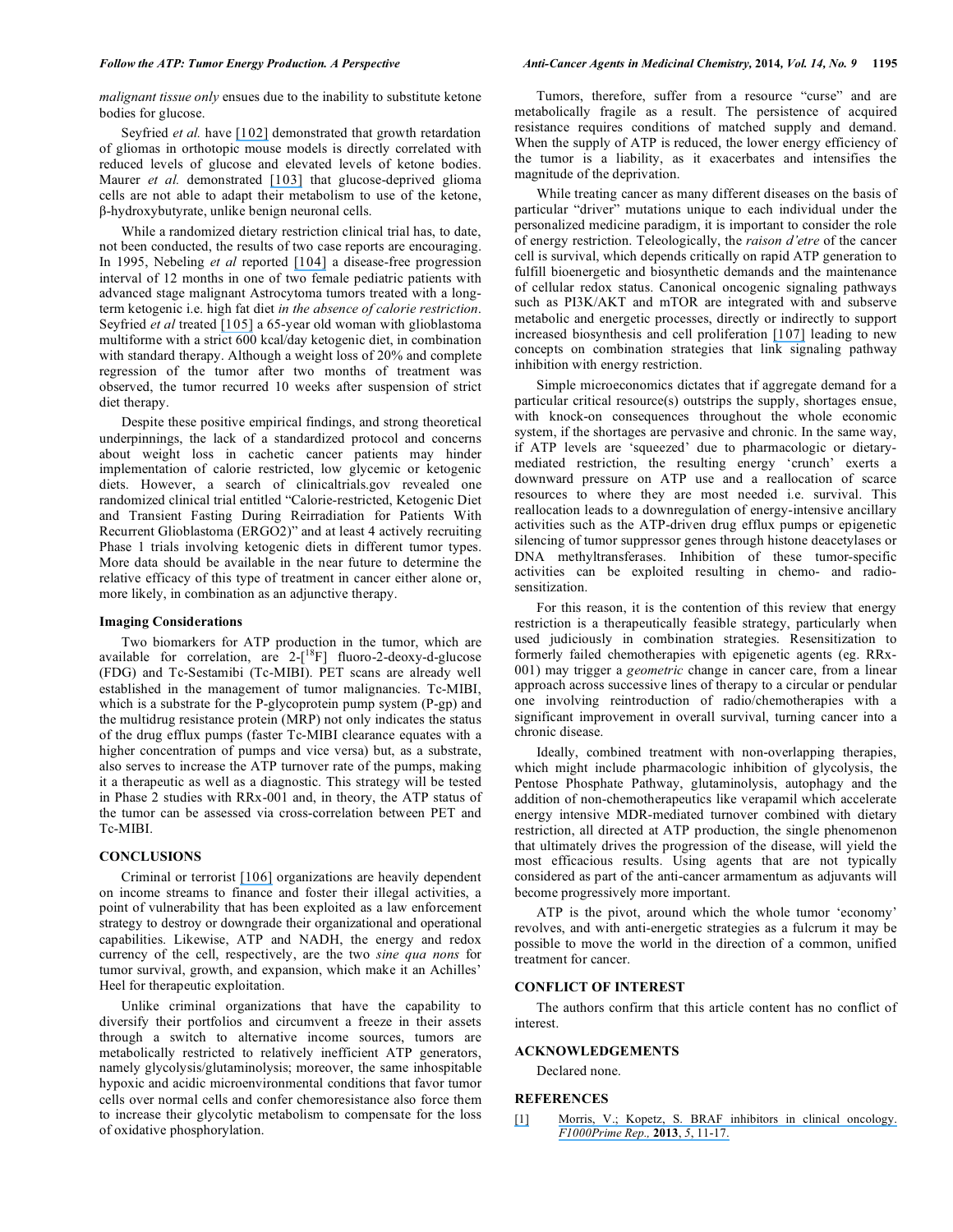- [\[2\]](https://www.researchgate.net/publication/257075075_Target_Inhibition_Networks_Predicting_Selective_Combinations_of_Druggable_Targets_to_Block_Cancer_Survival_Pathways?el=1_x_8&enrichId=rgreq-732366e85863afd1fe6aaaad7f2d5a2b-XXX&enrichSource=Y292ZXJQYWdlOzI2NDYzNzc3MTtBUzoyOTcyMTI1MzQ5MDI3ODVAMTQ0Nzg3MjM5ODM3NQ==) [Tang, J.; Karhinen, L.; Xu, T.; Szwajda, A.; Yadav, B.; Wennerberg,](https://www.researchgate.net/publication/257075075_Target_Inhibition_Networks_Predicting_Selective_Combinations_of_Druggable_Targets_to_Block_Cancer_Survival_Pathways?el=1_x_8&enrichId=rgreq-732366e85863afd1fe6aaaad7f2d5a2b-XXX&enrichSource=Y292ZXJQYWdlOzI2NDYzNzc3MTtBUzoyOTcyMTI1MzQ5MDI3ODVAMTQ0Nzg3MjM5ODM3NQ==)  [K.; Aittokallio, T. Target inhibition networks: Predicting selective](https://www.researchgate.net/publication/257075075_Target_Inhibition_Networks_Predicting_Selective_Combinations_of_Druggable_Targets_to_Block_Cancer_Survival_Pathways?el=1_x_8&enrichId=rgreq-732366e85863afd1fe6aaaad7f2d5a2b-XXX&enrichSource=Y292ZXJQYWdlOzI2NDYzNzc3MTtBUzoyOTcyMTI1MzQ5MDI3ODVAMTQ0Nzg3MjM5ODM3NQ==)  [combinations of druggable targets to block cancer survival](https://www.researchgate.net/publication/257075075_Target_Inhibition_Networks_Predicting_Selective_Combinations_of_Druggable_Targets_to_Block_Cancer_Survival_Pathways?el=1_x_8&enrichId=rgreq-732366e85863afd1fe6aaaad7f2d5a2b-XXX&enrichSource=Y292ZXJQYWdlOzI2NDYzNzc3MTtBUzoyOTcyMTI1MzQ5MDI3ODVAMTQ0Nzg3MjM5ODM3NQ==)  pathways. *[PLoS. Comput. Biol.,](https://www.researchgate.net/publication/257075075_Target_Inhibition_Networks_Predicting_Selective_Combinations_of_Druggable_Targets_to_Block_Cancer_Survival_Pathways?el=1_x_8&enrichId=rgreq-732366e85863afd1fe6aaaad7f2d5a2b-XXX&enrichSource=Y292ZXJQYWdlOzI2NDYzNzc3MTtBUzoyOTcyMTI1MzQ5MDI3ODVAMTQ0Nzg3MjM5ODM3NQ==)* **2013**, *9*(9), e1003226.
- [\[3\]](https://www.researchgate.net/publication/257075075_Target_Inhibition_Networks_Predicting_Selective_Combinations_of_Druggable_Targets_to_Block_Cancer_Survival_Pathways?el=1_x_8&enrichId=rgreq-732366e85863afd1fe6aaaad7f2d5a2b-XXX&enrichSource=Y292ZXJQYWdlOzI2NDYzNzc3MTtBUzoyOTcyMTI1MzQ5MDI3ODVAMTQ0Nzg3MjM5ODM3NQ==) Lai, T.L.; Lavori, P.W.; Shih, M.C.; Sikic, B.I. Clinical trial designs for testing biomarker-based personalized therapies. *Clin. Trials,* **2012**, *9*(2), 141-154.
- [4] Ferreira, L. M. Cancer metabolism: The Warburg effect today. *Exp. Mol. Pathol.,* **2010**, *89*(3), 372-380.
- [5] Warburg, O. Tests on surviving carcinoma cultures. *Biochem. Z.,*  **1923**, *142*, 317-333.
- [6] Cairns, R.A.; Harris, I.S.; Mak, T.W. Regulation of cancer cell metabolism. *Nat. Rev. Cancer,* **2011**, *11*(2), 85-95.
- [7] Rankin, E.B.; Giaccia, A.J. The role of hypoxia-inducible factors in tumorigenesis. *Cell Death Differ.,* **2008**, *15*(4), 678-685.
- [8] Luoto, K.R.; Kumareswaran, R.; Bristow, R.G. Tumor hypoxia as a driving force in genetic instability. *Genome Integr.,* **2013**, *4*(1), 5-20.
- [9] Martinez-Outschoorn, U.; Sotgia, F.; Lisanti, M.P. Tumor microenvironment and metabolic synergy in breast cancers: Critical importance of mitochondrial fuels and function. *Semin. Oncol.,*  **2014**, *41*(2), 195-216.
- [10] Nathan, D.G. The cancer treatment revolution. *Trans. Am. Clin. Climatol. Assoc.,* **2007**, *118*, 317-323.
- [11] Chin, L.; Andersen, J.N.; Futreal, P.A. Cancer genomics: From discovery science to personalized medicine. *Nat. Med.,* **2011**, *17*(3), 297-303.
- [12] Dang, C.V. p32 (C1QBP) and cancer cell metabolism: Is the Warburg effect a lot of hot air? *Mol. Cell. Biol.,* **2010**, *30*(6), 1300- 1302.
- [13] Patel, M.N.; Halling-Brown, M.D.; Tym, J.E.; Workman, P.; Al-Lazikani, B. Objective assessment of cancer genes for drug discovery. *Nat. Rev. Drug Discov.,* **2013**, *12*(1), 35-50.
- [14] Seyfried, T. N.; Shelton, L. M. Cancer as a metabolic disease. *Nutr. Metab. (Lond.),* **2010**, *7*, 7-29.
- [15] Dumas, J.F.; Roussel, D.; Servais, S. Mitochondria and cancer. In *Cellular Bioenergetics in Health and Diseases: New Perspectives in Mitochondrial Biology*, Lou, P.H.; Petersen, N., Eds. 2012; pp 115-147.
- [16] Ferragut, S. Organized Crime, Illicit Drugs and Money Laundering: the United States and Mexico *International Security Programme Paper,* Chatham House, 2012/01.
- [17] Yu, S.P. Na(+), K(+)-ATPase: The new face of an old player in pathogenesis and apoptotic/hybrid cell death. *Biochem. Pharmacol.,*  **2003**, *66*(8), 1601-1609.
- [18] Wise, D.R.; Thompson, C.B. Glutamine addiction: A new therapeutic target in cancer. *Trends Biochem. Sci.,* **2010**, *35*(8), 427-433.
- [19] Lamonte, G.; Tang, X.; Chen, J.L.; Wu, J.; Ding, C.K.; Keenan, M. M.; Sangokoya, C.; Kung, H.N.; Ilkayeva, O.; Boros, L.G.; Newgard, C.B.; Chi, J.T. Acidosis induces reprogramming of cellular metabolism to mitigate oxidative stress. *Cancer Metab.,*  **2013**, *1*(1), 23-42.
- [20] Zhou, Y.; Tozzi, F.; Chen, J.; Fan, F.; Xia, L.; Wang, J.; Gao, G.; [Zhang, A.; Xia, X.; Brasher, H.; Widger, W.; Ellis, L. M.; Weihua, Z.](https://www.researchgate.net/publication/51799231_Intracellular_ATP_Levels_Are_a_Pivotal_Determinant_of_Chemoresistance_in_Colon_Cancer_Cells?el=1_x_8&enrichId=rgreq-732366e85863afd1fe6aaaad7f2d5a2b-XXX&enrichSource=Y292ZXJQYWdlOzI2NDYzNzc3MTtBUzoyOTcyMTI1MzQ5MDI3ODVAMTQ0Nzg3MjM5ODM3NQ==)  [Intracellular ATP levels are a pivotal determinant of chemoresistance](https://www.researchgate.net/publication/51799231_Intracellular_ATP_Levels_Are_a_Pivotal_Determinant_of_Chemoresistance_in_Colon_Cancer_Cells?el=1_x_8&enrichId=rgreq-732366e85863afd1fe6aaaad7f2d5a2b-XXX&enrichSource=Y292ZXJQYWdlOzI2NDYzNzc3MTtBUzoyOTcyMTI1MzQ5MDI3ODVAMTQ0Nzg3MjM5ODM3NQ==)  [in colon cancer cells.](https://www.researchgate.net/publication/51799231_Intracellular_ATP_Levels_Are_a_Pivotal_Determinant_of_Chemoresistance_in_Colon_Cancer_Cells?el=1_x_8&enrichId=rgreq-732366e85863afd1fe6aaaad7f2d5a2b-XXX&enrichSource=Y292ZXJQYWdlOzI2NDYzNzc3MTtBUzoyOTcyMTI1MzQ5MDI3ODVAMTQ0Nzg3MjM5ODM3NQ==) *Cancer Res.,* **2012**, *72*(1), 304-314.
- [\[21\] DeBerardinis, R.J. Is cancer a disease of abnormal cellular](https://www.researchgate.net/publication/51799231_Intracellular_ATP_Levels_Are_a_Pivotal_Determinant_of_Chemoresistance_in_Colon_Cancer_Cells?el=1_x_8&enrichId=rgreq-732366e85863afd1fe6aaaad7f2d5a2b-XXX&enrichSource=Y292ZXJQYWdlOzI2NDYzNzc3MTtBUzoyOTcyMTI1MzQ5MDI3ODVAMTQ0Nzg3MjM5ODM3NQ==)  [metabolism? New angles on an old idea.](https://www.researchgate.net/publication/51799231_Intracellular_ATP_Levels_Are_a_Pivotal_Determinant_of_Chemoresistance_in_Colon_Cancer_Cells?el=1_x_8&enrichId=rgreq-732366e85863afd1fe6aaaad7f2d5a2b-XXX&enrichSource=Y292ZXJQYWdlOzI2NDYzNzc3MTtBUzoyOTcyMTI1MzQ5MDI3ODVAMTQ0Nzg3MjM5ODM3NQ==) *Genet. Med.,* **2008**, *10*[\(11\), 767-777.](https://www.researchgate.net/publication/51799231_Intracellular_ATP_Levels_Are_a_Pivotal_Determinant_of_Chemoresistance_in_Colon_Cancer_Cells?el=1_x_8&enrichId=rgreq-732366e85863afd1fe6aaaad7f2d5a2b-XXX&enrichSource=Y292ZXJQYWdlOzI2NDYzNzc3MTtBUzoyOTcyMTI1MzQ5MDI3ODVAMTQ0Nzg3MjM5ODM3NQ==)
- [\[22\] Chen, C.H.; Huang, P.H.; Chu, P.C.; Chen, M.C.; Chou, C.C.;](https://www.researchgate.net/publication/51799231_Intracellular_ATP_Levels_Are_a_Pivotal_Determinant_of_Chemoresistance_in_Colon_Cancer_Cells?el=1_x_8&enrichId=rgreq-732366e85863afd1fe6aaaad7f2d5a2b-XXX&enrichSource=Y292ZXJQYWdlOzI2NDYzNzc3MTtBUzoyOTcyMTI1MzQ5MDI3ODVAMTQ0Nzg3MjM5ODM3NQ==) Wang, D.; Kulp, S.K.; Teng, C.M.; Wang, Q.; Chen, C.S. Energy restriction-mimetic agents induce apoptosis in prostate cancer cells in part through epigenetic activation of KLF6 tumor suppressor gene expression. *J. Biol. Chem.,* **2011**, *286*(12), 9968-9976.
- [23] Ciarmiello, A.; Del Vecchio, S.; Silvestro, P.; Potena, M.I.; Carriero, M.V.; Thomas, R.; Botti, G.; D'Aiuto, G.; Salvatore, M. Tumor clearance of technetium 99m-sestamibi as a predictor of response to neoadjuvant chemotherapy for locally advanced breast cancer. *J. Clin. Oncol.,* **1998**, *16*(5), 1677-1683.
- [24] Vardhana, P.A.; Illsley, N.P. Transepithelial glucose transport and metabolism in BeWo choriocarcinoma cells. *Placenta,* **2002**, *23*(8-9), 653-660.
- [25] Cho, H.; Lee, Y.S.; Kim, J.; Chung, J.Y.; Kim, J.H. Overexpression of glucose transporter-1 (GLUT-1) predicts poor prognosis in epithelial ovarian cancer. *Cancer Invest.,* **2013**, *31*(9), 607-615.
- [26] Ganapathy-Kanniappan, S.; Geschwind, J.F. Tumor glycolysis as a target for cancer therapy: Progress and prospects. *Mol. Cancer,*  **2013**, *12*, 152-163.
- [27] Macheda, M.L.; Rogers, S.; Best, J.D. Molecular and cellular regulation of glucose transporter (GLUT) proteins in cancer. *J. Cell Physiol.,* **2005**, *202*(3), 654-662.
- [28] Calvo, M.B.; Figueroa, A.; Pulido, E.G.; Campelo, R.G.; Aparicio, L.A. Potential role of sugar transporters in cancer and their relationship with anticancer therapy. *Int. J. Endocrinol.* **2010**, *2010*, 1-14.
- [29] Butler, E.B.; Zhao, Y.; Munoz-Pinedo, C.; Lu, J.; Tan, M. Stalling the engine of resistance: Targeting cancer metabolism to overcome therapeutic resistance. *Cancer Res.,* **2013**, *73*(9), 2709-2717.
- [30] Gottfried, E.; Lang, S.A.; Renner, K.; Bosserhoff, A.; Gronwald, W.; Rehli, M.; Einhell, S.; Gedig, I.; Singer, K.; Seilbeck, A.; Mackensen, A.; Grauer, O.; Hau, P.; Dettmer, K.; Andreesen, R.; Oefner, P.J.; Kreutz, M. New aspects of an old drug--diclofenac targets MYC and glucose metabolism in tumor cells. *PLoS One,*  **2013**, *8*(7), e66987.
- [31] Ruela-de-Sousa, R.R.; Fuhler, G.M.; Blom, N.; Ferreira, C.V.; Aoyama, H.; Peppelenbosch, M.P. Cytotoxicity of apigenin on leukemia cell lines: Implications for prevention and therapy. *Cell Death Dis.,* **2010**, *1*, e19.
- [32] Melstrom, L.G.; Salabat, M.R.; Ding, X.Z.; Milam, B.M.; Strouch, M.; Pelling, J.C.; Bentrem, D.J. Apigenin inhibits the GLUT-1 glucose transporter and the phosphoinositide 3-kinase/Akt pathway in human pancreatic cancer cells. *Pancreas,* **2008**, *37*(4), 426-431.
- [33] McBrayer, S.K.; Cheng, J.C.; Singhal, S.; Krett, N.L.; Rosen, S.T.; Shanmugam, M. Multiple myeloma exhibits novel dependence on GLUT4, GLUT8, and GLUT11: Implications for glucose transporter-directed therapy. *Blood,* **2012**, *119*(20), 4686-4697.
- [34] Kumar, S.; Bryant, C.S.; Chamala, S.; Qazi, A.; Seward, S.; Pal, J.; Steffes, C.P.; Weaver, D.W.; Morris, R.; Malone, J.M.; Shammas, M.A.; Prasad, M.; Batchu, R.B. Ritonavir blocks AKT signaling, activates apoptosis and inhibits migration and invasion in ovarian cancer cells. *Mol. Cancer,* **2009**, *8*, 26-38.
- [35] Vyas, A.K.; Koster, J.C.; Tzekov, A.; Hruz, P.W. Effects of the HIV protease inhibitor ritonavir on GLUT4 knock-out mice. *J. Biol. Chem.,* **2010**, *285*(47), 36395-36400.
- [36] Medina, R.A.; Owen, G.I. Glucose transporters: Expression, regulation and cancer. *Biol. Res.,* **2002**, *35*(1), 9-26.
- [37] Cao, X.; Fang, L.; Gibbs, S.; Huang, Y.; Dai, Z.; Wen, P.; Zheng, X.; Sadee, W.; Sun, D. Glucose uptake inhibitor sensitizes cancer cells to daunorubicin and overcomes drug resistance in hypoxia. *Cancer Chemother. Pharmacol.,* **2007**, *59*(4), 495-505.
- [38] Schimmer, A.D.; Thomas, M.P.; Hurren, R.; Gronda, M.; Pellecchia, M.; Pond, G.R.; Konopleva, M.; Gurfinkel, D.; Mawji, I.A.; Brown, E.; Reed, J.C. Identification of small molecules that sensitize resistant tumor cells to tumor necrosis factor-family death receptors. *Cancer Res.,* **2006**, *66*(4), 2367-2375.
- [39] Wood, T.E.; Dalili, S.; Simpson, C.D.; Hurren, R.; Mao, X.; Saiz, F.S.; Gronda, M.; Eberhard, Y.; Minden, M.D.; Bilan, P.J.; Klip, A.; Batey, R.A.; Schimmer, A.D. A novel inhibitor of glucose uptake sensitizes cells to FAS-induced cell death. *Mol. Cancer Ther.,* **2008**, *7*(11), 3546-3555.
- [40] Chan, D.A.; Sutphin, P.D.; Nguyen, P.; Turcotte, S.; Lai, E.W.; Banh, A.; Reynolds, G.E.; Chi, J.T.; Wu, J.; Solow-Cordero, D.E.; Bonnet, M.; Flanagan, J.U.; Bouley, D.M.; Graves, E.E.; Denny, W.A.; Hay, M.P.; Giaccia, A.J. Targeting GLUT1 and the Warburg effect in renal cell carcinoma by chemical synthetic lethality. *Sci. Transl. Med.,* **2011**, *3*(94), 94ra70.
- [41] Isaacs, J.S.; Jung, Y.J.; Mole, D.R.; Lee, S.; Torres-Cabala, C.; Chung, Y.L.; Merino, M.; Trepel, J.; Zbar, B.; Toro, J.; Ratcliffe, P. J.; Linehan, W.M.; Neckers, L. HIF overexpression correlates with biallelic loss of fumarate hydratase in renal cancer: Novel role of fumarate in regulation of HIF stability. *Cancer Cell,* **2005**, *8*(2), 143-153.
- [42] Rosenberg, S.A.; Yang, J.C.; White, D.E.; Steinberg, S.M. Durability of complete responses in patients with metastatic cancer treated with high-dose interleukin-2: Identification of the antigens mediating response. *Ann. Surg.,* **1998**, *228*(3), 307-319.
- [43] Singer, E.A.; Gupta, G.N.; Marchalik, D.; Srinivasan, R. Evolving therapeutic targets in renal cell carcinoma. *Curr. Opin. Oncol.,*  **2013**, *25*(3), 273-280.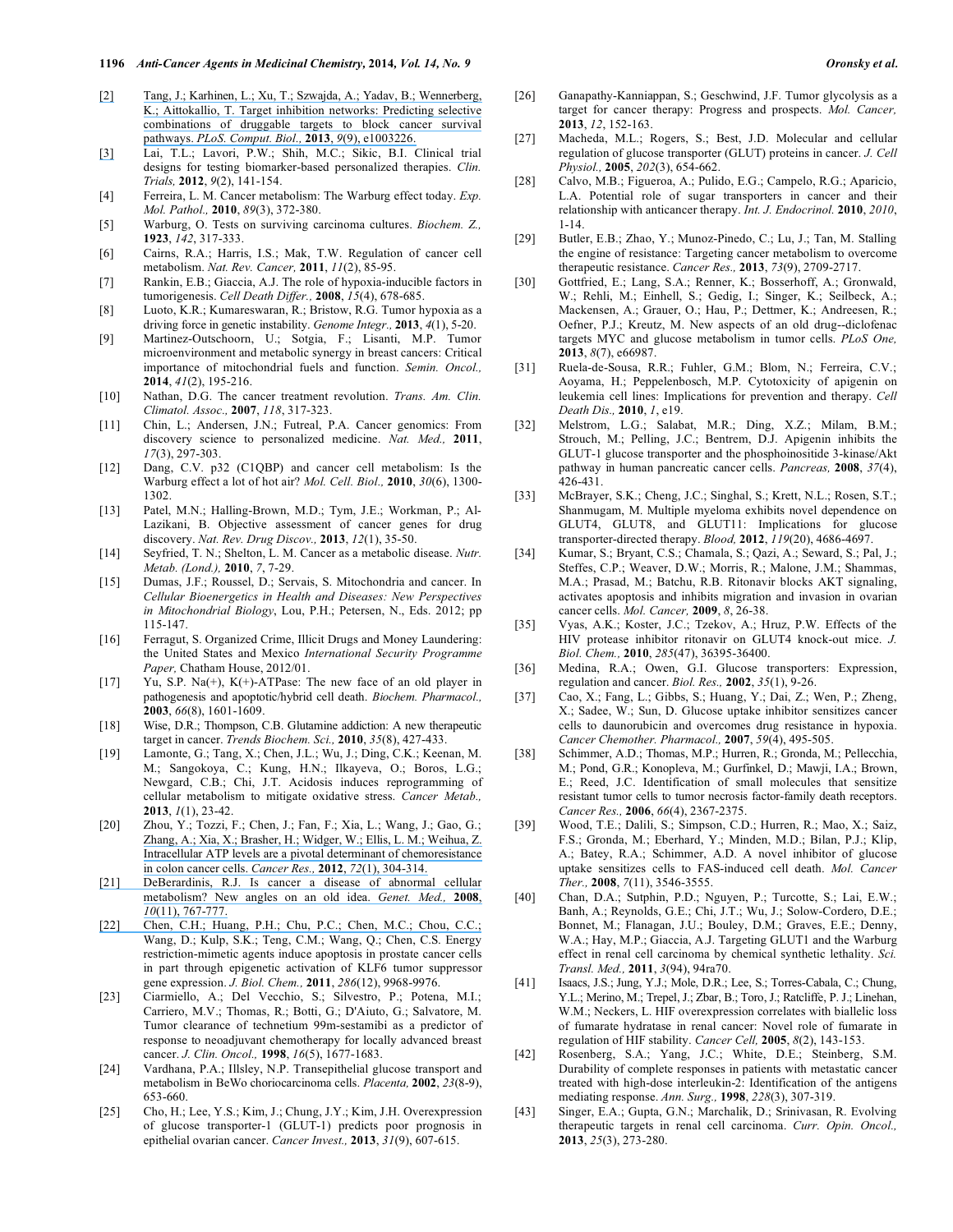- [44] Laber, D.A.; Mushtaq, M. Compassionate use of sorafenib in patients with advanced renal cell cancer. *Clin. Genitourin. Cancer,*  **2009**, *7*(1), 34-38.
- [45] Li, L.; Zhang, L.; Zhang, X.; Yan, Q.; Minamishima, Y.A.; Olumi, A.F.; Mao, M.; Bartz, S.; Kaelin, W.G., Jr. Hypoxia-inducible factor linked to differential kidney cancer risk seen with type 2A and type 2B VHL mutations. *Mol. Cell Biol.,* **2007**, *27*(15), 5381- 5392.
- [46] Rechsteiner, M. P.; von Teichman, A.; Nowicka, A.; Sulser, T.; Schraml, P.; Moch, H. VHL gene mutations and their effects on hypoxia inducible factor HIFalpha: identification of potential driver and passenger mutations. *Cancer Res.,* **2011**, *71*(16), 5500-5511.
- [47] Patel, P. H.; Chadalavada, R. S.; Chaganti, R. S.; Motzer, R. J. Targeting von Hippel-Lindau pathway in renal cell carcinoma. *Clin. Cancer Res.,* **2006**, *12*(24), 7215-7220.
- [48] Patra, K. C.; Wang, Q.; Bhaskar, P. T.; Miller, L.; Wang, Z.; Wheaton, W.; Chandel, N.; Laakso, M.; Muller, W. J.; Allen, E. L.; Jha, A. K.; Smolen, G. A.; Clasquin, M. F.; Robey, R. B.; Hay, N. Hexokinase 2 is required for tumor initiation and maintenance and its systemic deletion is therapeutic in mouse models of cancer. *Cancer Cell*, **2013**, *24*(2), 213-228.
- [49] Pelicano, H.; Martin, D.S.; Xu, R.H.; Huang, P. Glycolysis inhibition for anticancer treatment. *Oncogene,* **2006**, *25*(34), 4633- 4646.
- [50] Carapella, C.M.; Paggi, M.G.; Cattani, F.; Ciottoli, G.B.; Floridi, A.; Iandolo, B.; Raus, L.; Riccio, A.; Caputo, A. The potential role of lonidamine (LND) in the treatment of malignant glioma. Phase II study. *J. Neurooncol.,* **1989**, *7*(1), 103-108.
- [51] Nistico, C.; Garufi, C.; Milella, M.; D'Ottavio, A. M.; Vaccaro, A.; Fabi, A.; Terzoli, E. Weekly epirubicin plus lonidamine in advanced breast carcinoma. *Breast Cancer Res. Treat.,* **1999**, *56*(3), 233-237.
- [52] Lopez, M.; Vici, P.; Di Lauro, L.; Paoletti, G.; Gionfra, T.; Conti, F.; Carpano, S.; Pignatti, F.; Giannarelli, D. Intrapatient comparison of single-agent epirubicin with or without lonidamine in metastatic breast cancer. *Eur. J. Cancer,* **1995**, *31A*(10), 1611-1614.
- [53] Gebbia, V.; Borsellino, N.; Testa, A.; Latteri, M. A.; Milia, V.; Valdesi, M.; Giotta, F.; Gebbia, N.; Colucci, G. Cisplatin and epirubicin plus oral lonidamine as first-line treatment for metastatic breast cancer: a phase II study of the Southern Italy Oncology Group (GOIM). *Anticancer Drugs,* **1997**, *8*(10), 943-948.
- [54] [Dogliotti, L.; Danese, S.; Berruti, A.; Zola, P.; Buniva, T.; Bottini,](https://www.researchgate.net/publication/13742285_Cisplatin_epirubicin_and_lonidamine_combination_regimen_as_first-line_chemotherapy_for_metastatic_Breast_cancer_A_pilot_study?el=1_x_8&enrichId=rgreq-732366e85863afd1fe6aaaad7f2d5a2b-XXX&enrichSource=Y292ZXJQYWdlOzI2NDYzNzc3MTtBUzoyOTcyMTI1MzQ5MDI3ODVAMTQ0Nzg3MjM5ODM3NQ==) [A.; Richiardi, G.; Moro, G.; Farris, A.; Bau, M. G.; Porcile, G.](https://www.researchgate.net/publication/13742285_Cisplatin_epirubicin_and_lonidamine_combination_regimen_as_first-line_chemotherapy_for_metastatic_Breast_cancer_A_pilot_study?el=1_x_8&enrichId=rgreq-732366e85863afd1fe6aaaad7f2d5a2b-XXX&enrichSource=Y292ZXJQYWdlOzI2NDYzNzc3MTtBUzoyOTcyMTI1MzQ5MDI3ODVAMTQ0Nzg3MjM5ODM3NQ==) [Cisplatin, epirubicin, and lonidamine combination regimen as first](https://www.researchgate.net/publication/13742285_Cisplatin_epirubicin_and_lonidamine_combination_regimen_as_first-line_chemotherapy_for_metastatic_Breast_cancer_A_pilot_study?el=1_x_8&enrichId=rgreq-732366e85863afd1fe6aaaad7f2d5a2b-XXX&enrichSource=Y292ZXJQYWdlOzI2NDYzNzc3MTtBUzoyOTcyMTI1MzQ5MDI3ODVAMTQ0Nzg3MjM5ODM3NQ==)[line chemotherapy for metastatic breast cancer: a pilot study.](https://www.researchgate.net/publication/13742285_Cisplatin_epirubicin_and_lonidamine_combination_regimen_as_first-line_chemotherapy_for_metastatic_Breast_cancer_A_pilot_study?el=1_x_8&enrichId=rgreq-732366e85863afd1fe6aaaad7f2d5a2b-XXX&enrichSource=Y292ZXJQYWdlOzI2NDYzNzc3MTtBUzoyOTcyMTI1MzQ5MDI3ODVAMTQ0Nzg3MjM5ODM3NQ==)  *[Cancer Chemother. Pharmacol.,](https://www.researchgate.net/publication/13742285_Cisplatin_epirubicin_and_lonidamine_combination_regimen_as_first-line_chemotherapy_for_metastatic_Breast_cancer_A_pilot_study?el=1_x_8&enrichId=rgreq-732366e85863afd1fe6aaaad7f2d5a2b-XXX&enrichSource=Y292ZXJQYWdlOzI2NDYzNzc3MTtBUzoyOTcyMTI1MzQ5MDI3ODVAMTQ0Nzg3MjM5ODM3NQ==)* **1998**, *41*(4), 333-338.
- [\[55\]](https://www.researchgate.net/publication/13742285_Cisplatin_epirubicin_and_lonidamine_combination_regimen_as_first-line_chemotherapy_for_metastatic_Breast_cancer_A_pilot_study?el=1_x_8&enrichId=rgreq-732366e85863afd1fe6aaaad7f2d5a2b-XXX&enrichSource=Y292ZXJQYWdlOzI2NDYzNzc3MTtBUzoyOTcyMTI1MzQ5MDI3ODVAMTQ0Nzg3MjM5ODM3NQ==) Di Cosimo, S.; Ferretti, G.; Papaldo, P.; Carlini, P.; Fabi, A.; Cognetti, F. Lonidamine: efficacy and safety in clinical trials for the treatment of solid tumors. *Drugs Today (Barc.),* **2003**, *39*(3), 157-174.
- [56] Oudard, S.; Poirson, F.; Miccoli, L.; Bourgeois, Y.; Vassault, A.; Poisson, M.; Magdelenat, H.; Dutrillaux, B.; Poupon, M.F. Mitochondria-bound hexokinase as target for therapy of malignant gliomas. *Int. J. Cancer,* **1995**, *62*(2), 216-222.
- [57] Prabhakara, S.; Kalia, V.K. Optimizing radiotherapy of brain tumours by a combination of temozolomide & lonidamine. *Ind. J. Med. Res.,* **2008**, *128*(2), 140-148.
- [58] Brawer, M.K. Lonidamine: Basic science and rationale for treatment of prostatic proliferative disorders. *Rev. Urol.,* **2005**, *7*(7), S21-26.
- [59] [Ditonno, P.; Battaglia, M.; Selvaggio, O.; Garofalo, L.; Lorusso, V.;](https://www.researchgate.net/publication/6808518_Clinical_Evidence_Supporting_the_Role_of_Lonidamine_for_the_Treatment_of_BPH?el=1_x_8&enrichId=rgreq-732366e85863afd1fe6aaaad7f2d5a2b-XXX&enrichSource=Y292ZXJQYWdlOzI2NDYzNzc3MTtBUzoyOTcyMTI1MzQ5MDI3ODVAMTQ0Nzg3MjM5ODM3NQ==)  [Selvaggi, F. P. Clinical evidence supporting the role of lonidamine](https://www.researchgate.net/publication/6808518_Clinical_Evidence_Supporting_the_Role_of_Lonidamine_for_the_Treatment_of_BPH?el=1_x_8&enrichId=rgreq-732366e85863afd1fe6aaaad7f2d5a2b-XXX&enrichSource=Y292ZXJQYWdlOzI2NDYzNzc3MTtBUzoyOTcyMTI1MzQ5MDI3ODVAMTQ0Nzg3MjM5ODM3NQ==)  [for the treatment of BPH.](https://www.researchgate.net/publication/6808518_Clinical_Evidence_Supporting_the_Role_of_Lonidamine_for_the_Treatment_of_BPH?el=1_x_8&enrichId=rgreq-732366e85863afd1fe6aaaad7f2d5a2b-XXX&enrichSource=Y292ZXJQYWdlOzI2NDYzNzc3MTtBUzoyOTcyMTI1MzQ5MDI3ODVAMTQ0Nzg3MjM5ODM3NQ==) *Rev. Urol.,* **2005**, *7*(7), S27-33.
- [\[60\]](https://www.researchgate.net/publication/6808518_Clinical_Evidence_Supporting_the_Role_of_Lonidamine_for_the_Treatment_of_BPH?el=1_x_8&enrichId=rgreq-732366e85863afd1fe6aaaad7f2d5a2b-XXX&enrichSource=Y292ZXJQYWdlOzI2NDYzNzc3MTtBUzoyOTcyMTI1MzQ5MDI3ODVAMTQ0Nzg3MjM5ODM3NQ==) [Milane, L.; Duan, Z.; Amiji, M. Therapeutic efficacy and safety of](https://www.researchgate.net/publication/51652939_Therapeutic_Efficacy_and_Safety_of_PaclitaxelLonidamine_Loaded_EGFR-Targeted_Nanoparticles_for_the_Treatment_of_Multi-Drug_Resistant_Cancer?el=1_x_8&enrichId=rgreq-732366e85863afd1fe6aaaad7f2d5a2b-XXX&enrichSource=Y292ZXJQYWdlOzI2NDYzNzc3MTtBUzoyOTcyMTI1MzQ5MDI3ODVAMTQ0Nzg3MjM5ODM3NQ==)  [paclitaxel/lonidamine loaded EGFR-targeted nanoparticles for the](https://www.researchgate.net/publication/51652939_Therapeutic_Efficacy_and_Safety_of_PaclitaxelLonidamine_Loaded_EGFR-Targeted_Nanoparticles_for_the_Treatment_of_Multi-Drug_Resistant_Cancer?el=1_x_8&enrichId=rgreq-732366e85863afd1fe6aaaad7f2d5a2b-XXX&enrichSource=Y292ZXJQYWdlOzI2NDYzNzc3MTtBUzoyOTcyMTI1MzQ5MDI3ODVAMTQ0Nzg3MjM5ODM3NQ==) [treatment of multi-drug resistant cancer.](https://www.researchgate.net/publication/51652939_Therapeutic_Efficacy_and_Safety_of_PaclitaxelLonidamine_Loaded_EGFR-Targeted_Nanoparticles_for_the_Treatment_of_Multi-Drug_Resistant_Cancer?el=1_x_8&enrichId=rgreq-732366e85863afd1fe6aaaad7f2d5a2b-XXX&enrichSource=Y292ZXJQYWdlOzI2NDYzNzc3MTtBUzoyOTcyMTI1MzQ5MDI3ODVAMTQ0Nzg3MjM5ODM3NQ==) *PLoS. One,* **2011**, *6*(9), [e24075.](https://www.researchgate.net/publication/51652939_Therapeutic_Efficacy_and_Safety_of_PaclitaxelLonidamine_Loaded_EGFR-Targeted_Nanoparticles_for_the_Treatment_of_Multi-Drug_Resistant_Cancer?el=1_x_8&enrichId=rgreq-732366e85863afd1fe6aaaad7f2d5a2b-XXX&enrichSource=Y292ZXJQYWdlOzI2NDYzNzc3MTtBUzoyOTcyMTI1MzQ5MDI3ODVAMTQ0Nzg3MjM5ODM3NQ==)
- [\[61\]](https://www.researchgate.net/publication/51652939_Therapeutic_Efficacy_and_Safety_of_PaclitaxelLonidamine_Loaded_EGFR-Targeted_Nanoparticles_for_the_Treatment_of_Multi-Drug_Resistant_Cancer?el=1_x_8&enrichId=rgreq-732366e85863afd1fe6aaaad7f2d5a2b-XXX&enrichSource=Y292ZXJQYWdlOzI2NDYzNzc3MTtBUzoyOTcyMTI1MzQ5MDI3ODVAMTQ0Nzg3MjM5ODM3NQ==) [Silva, A.S.; Kam, Y.; Khin, Z.P.; Minton, S.E.; Gillies, R.J.; Gatenby,](https://www.researchgate.net/publication/232248233_Evolutionary_Approaches_to_Prolong_Progression-Free_Survival_in_Breast_Cancer?el=1_x_8&enrichId=rgreq-732366e85863afd1fe6aaaad7f2d5a2b-XXX&enrichSource=Y292ZXJQYWdlOzI2NDYzNzc3MTtBUzoyOTcyMTI1MzQ5MDI3ODVAMTQ0Nzg3MjM5ODM3NQ==)  [R.A. Evolutionary approaches to prolong progression-free survival](https://www.researchgate.net/publication/232248233_Evolutionary_Approaches_to_Prolong_Progression-Free_Survival_in_Breast_Cancer?el=1_x_8&enrichId=rgreq-732366e85863afd1fe6aaaad7f2d5a2b-XXX&enrichSource=Y292ZXJQYWdlOzI2NDYzNzc3MTtBUzoyOTcyMTI1MzQ5MDI3ODVAMTQ0Nzg3MjM5ODM3NQ==)  [in breast cancer.](https://www.researchgate.net/publication/232248233_Evolutionary_Approaches_to_Prolong_Progression-Free_Survival_in_Breast_Cancer?el=1_x_8&enrichId=rgreq-732366e85863afd1fe6aaaad7f2d5a2b-XXX&enrichSource=Y292ZXJQYWdlOzI2NDYzNzc3MTtBUzoyOTcyMTI1MzQ5MDI3ODVAMTQ0Nzg3MjM5ODM3NQ==) *Cancer Res.,* **2012**, *72*(24), 6362-6370.
- [\[62\] Zhao, Y.; Butler, E.B.; Tan, M. Targeting cellular metabolism to](https://www.researchgate.net/publication/232248233_Evolutionary_Approaches_to_Prolong_Progression-Free_Survival_in_Breast_Cancer?el=1_x_8&enrichId=rgreq-732366e85863afd1fe6aaaad7f2d5a2b-XXX&enrichSource=Y292ZXJQYWdlOzI2NDYzNzc3MTtBUzoyOTcyMTI1MzQ5MDI3ODVAMTQ0Nzg3MjM5ODM3NQ==)  [improve cancer therapeutics.](https://www.researchgate.net/publication/232248233_Evolutionary_Approaches_to_Prolong_Progression-Free_Survival_in_Breast_Cancer?el=1_x_8&enrichId=rgreq-732366e85863afd1fe6aaaad7f2d5a2b-XXX&enrichSource=Y292ZXJQYWdlOzI2NDYzNzc3MTtBUzoyOTcyMTI1MzQ5MDI3ODVAMTQ0Nzg3MjM5ODM3NQ==) *Cell Death Dis.,* **2013**, *4*, e532.
- [\[63\] Zhao, Y.; Liu, H.; Liu, Z.; Ding, Y.; Ledoux, S.P.; Wilson, G.L.;](https://www.researchgate.net/publication/232248233_Evolutionary_Approaches_to_Prolong_Progression-Free_Survival_in_Breast_Cancer?el=1_x_8&enrichId=rgreq-732366e85863afd1fe6aaaad7f2d5a2b-XXX&enrichSource=Y292ZXJQYWdlOzI2NDYzNzc3MTtBUzoyOTcyMTI1MzQ5MDI3ODVAMTQ0Nzg3MjM5ODM3NQ==) [Voellmy, R.; Lin, Y.; Lin, W.; Nahta, R.; Liu, B.; Fodstad, O.;](https://www.researchgate.net/publication/232248233_Evolutionary_Approaches_to_Prolong_Progression-Free_Survival_in_Breast_Cancer?el=1_x_8&enrichId=rgreq-732366e85863afd1fe6aaaad7f2d5a2b-XXX&enrichSource=Y292ZXJQYWdlOzI2NDYzNzc3MTtBUzoyOTcyMTI1MzQ5MDI3ODVAMTQ0Nzg3MjM5ODM3NQ==)

Chen, J.; Wu, Y.; Price, J.E.; Tan, M. Overcoming trastuzumab resistance in breast cancer by targeting dysregulated glucose metabolism. *Cancer Res.,* **2011***, 71*(13), 4585-4597.

- [64] Merchan, J.R.; Kovacs, K.; Railsback, J.W.; Kurtoglu, M.; Jing, Y.; Pina, Y.; Gao, N.; Murray, T.G.; Lehrman, M.A.; Lampidis, T.J. Antiangiogenic activity of 2-deoxy-D-glucose. *PLoS One,* **2010**, *5*(10), e13699.
- [65] [Oronsky, B.T.; Reid, T.; Knox, S.J.; Scicinski, J.J. The scarlet letter](https://www.researchgate.net/publication/230769905_The_Scarlet_Letter_of_Alkylation_A_Mini_Review_of_Selective_Alkylating_Agents?el=1_x_8&enrichId=rgreq-732366e85863afd1fe6aaaad7f2d5a2b-XXX&enrichSource=Y292ZXJQYWdlOzI2NDYzNzc3MTtBUzoyOTcyMTI1MzQ5MDI3ODVAMTQ0Nzg3MjM5ODM3NQ==) [of alkylation: A mini review of selective alkylating agents.](https://www.researchgate.net/publication/230769905_The_Scarlet_Letter_of_Alkylation_A_Mini_Review_of_Selective_Alkylating_Agents?el=1_x_8&enrichId=rgreq-732366e85863afd1fe6aaaad7f2d5a2b-XXX&enrichSource=Y292ZXJQYWdlOzI2NDYzNzc3MTtBUzoyOTcyMTI1MzQ5MDI3ODVAMTQ0Nzg3MjM5ODM3NQ==) *Transl. Oncol.* **2012**, *5*[\(4\), 226-229.](https://www.researchgate.net/publication/230769905_The_Scarlet_Letter_of_Alkylation_A_Mini_Review_of_Selective_Alkylating_Agents?el=1_x_8&enrichId=rgreq-732366e85863afd1fe6aaaad7f2d5a2b-XXX&enrichSource=Y292ZXJQYWdlOzI2NDYzNzc3MTtBUzoyOTcyMTI1MzQ5MDI3ODVAMTQ0Nzg3MjM5ODM3NQ==)
- [\[66\] Cardaci, S.; Rizza, S.; Filomeni, G.; Bernardini, R.; Bertocchi, F.;](https://www.researchgate.net/publication/230769905_The_Scarlet_Letter_of_Alkylation_A_Mini_Review_of_Selective_Alkylating_Agents?el=1_x_8&enrichId=rgreq-732366e85863afd1fe6aaaad7f2d5a2b-XXX&enrichSource=Y292ZXJQYWdlOzI2NDYzNzc3MTtBUzoyOTcyMTI1MzQ5MDI3ODVAMTQ0Nzg3MjM5ODM3NQ==) Mattei, M.; Paci, M.; Rotilio, G.; Ciriolo, M.R. Glutamine deprivation enhances antitumor activity of 3-bromopyruvate through the stabilization of monocarboxylate transporter-1. *Cancer Res.,* **2012**, *72*(17), 4526-4536.
- [67] Wong, N.; De Melo, J.; Tang, D. PKM2, a Central point of regulation in cancer metabolism. *Int. J. Cell Biol.,* **2013**, *2013*, 242513.
- [68] Christofk, H.R.; Vander Heiden, M.G.; Harris, M.H.; Ramanathan, A.; Gerszten, R.E.; Wei, R.; Fleming, M.D.; Schreiber, S.L.; Cantley, L.C. The M2 splice isoform of pyruvate kinase is important for cancer metabolism and tumour growth. *Nature,* **2008**, *452*(7184), 230-233.
- [69] Anastasiou, D.; Poulogiannis, G.; Asara, J.M.; Boxer, M.B.; Jiang, J.K.; Shen, M.; Bellinger, G.; Sasaki, A.T.; Locasale, J.W.; Auld, D.S.; Thomas, C.J.; Vander Heiden, M.G.; Cantley, L.C. Inhibition of pyruvate kinase M2 by reactive oxygen species contributes to cellular antioxidant responses. *Science,* **2011**, *334*(6060), 1278- 1283.
- [70] Vander Heiden, M.G.; Christofk, H.R.; Schuman, E.; Subtelny, A. O.; Sharfi, H.; Harlow, E.E.; Xian, J.; Cantley, L.C. Identification of small molecule inhibitors of pyruvate kinase M2. *Biochem. Pharmacol.,* **2010**, *79*(8), 1118-1124.
- [71] Chen, X.; Yang, L.; Zhang, N.; Turpin, J.A.; Buckheit, R.W.; Osterling, C.; Oppenheim, J.J.; Howard, O.M. Shikonin, a component of chinese herbal medicine, inhibits chemokine receptor function and suppresses human immunodeficiency virus type 1. *Antimicrob. Agents Chemother.,* **2003**, *47*(9), 2810-2816.
- [72] Chen, J.; Xie, J.; Jiang, Z.; Wang, B.; Wang, Y.; Hu, X. Shikonin and its analogs inhibit cancer cell glycolysis by targeting tumor pyruvate kinase-M2. *Oncogene,* **2011**, *30*(42), 4297-4306.
- [73] [Li, W.; Liu, J.; Zhao, Y. PKM2 inhibitor shikonin suppresses TPA](https://www.researchgate.net/publication/233958675_PKM2_Inhibitor_Shikonin_Suppresses_TPA-Induced_Mitochondrial_Malfunction_and_Proliferation_of_Skin_Epidermal_JB6_Cells?el=1_x_8&enrichId=rgreq-732366e85863afd1fe6aaaad7f2d5a2b-XXX&enrichSource=Y292ZXJQYWdlOzI2NDYzNzc3MTtBUzoyOTcyMTI1MzQ5MDI3ODVAMTQ0Nzg3MjM5ODM3NQ==)[induced mitochondrial malfunction and proliferation of skin](https://www.researchgate.net/publication/233958675_PKM2_Inhibitor_Shikonin_Suppresses_TPA-Induced_Mitochondrial_Malfunction_and_Proliferation_of_Skin_Epidermal_JB6_Cells?el=1_x_8&enrichId=rgreq-732366e85863afd1fe6aaaad7f2d5a2b-XXX&enrichSource=Y292ZXJQYWdlOzI2NDYzNzc3MTtBUzoyOTcyMTI1MzQ5MDI3ODVAMTQ0Nzg3MjM5ODM3NQ==)  [epidermal JB6 cells.](https://www.researchgate.net/publication/233958675_PKM2_Inhibitor_Shikonin_Suppresses_TPA-Induced_Mitochondrial_Malfunction_and_Proliferation_of_Skin_Epidermal_JB6_Cells?el=1_x_8&enrichId=rgreq-732366e85863afd1fe6aaaad7f2d5a2b-XXX&enrichSource=Y292ZXJQYWdlOzI2NDYzNzc3MTtBUzoyOTcyMTI1MzQ5MDI3ODVAMTQ0Nzg3MjM5ODM3NQ==) *Mol. Carcinog.,* **2014**, *53*(5), 403-412.
- [\[74\] Huang, H.Q.; Tang, J.; Zhou, S.T.; Yi, T.; Peng, H.L.; Shen, G.B.;](https://www.researchgate.net/publication/233958675_PKM2_Inhibitor_Shikonin_Suppresses_TPA-Induced_Mitochondrial_Malfunction_and_Proliferation_of_Skin_Epidermal_JB6_Cells?el=1_x_8&enrichId=rgreq-732366e85863afd1fe6aaaad7f2d5a2b-XXX&enrichSource=Y292ZXJQYWdlOzI2NDYzNzc3MTtBUzoyOTcyMTI1MzQ5MDI3ODVAMTQ0Nzg3MjM5ODM3NQ==) Xie, N.; Huang, K.; Yang, T.; Wu, J.H.; Huang, C.H.; Wei, Y.Q.; Zhao, X. Orlistat, a novel potent antitumor agent for ovarian cancer: Proteomic analysis of ovarian cancer cells treated with Orlistat. *Int. J. Oncol.,* **2012**, *41*(2), 523-532.
- [75] Andrisse, S.; Koehler, R.; Chen, J.; Patel, G. Role of GLUT1 in regulation of reactive oxygen species. *Redox Biology,* **2014**, *2*, 764- 771.
- [76] Cabrales, P.; Oronsky, B.; Scicinski, J. RRx-001 inhibits glucose erythrocyte and tumor glucose 6-phosphate dehydrogenase (1420). In *AACR 105th Annual Meeting*, San Diego, CA, **2014**, 1420.
- [77] Oertel, G.W.; Rebelein, I. Effects of dehydroepiandrosterone and its conjugates upon the activity of glucose-6-phosphate dehydrogenase in human erythrocytes. *Biochim. Biophys. Acta,* **1969**, *184*(2), 459- 460.
- [78] Zhang, C.; Zhang, Z.; Zhu, Y.; Qin, S. Glucose-6-phosphate dehydrogenase: A biomarker and potential therapeutic target for cancer. *Anticancer Agents Med. Chem.,* **2014**, *14*(2), 280-289.
- [79] Marks, P.A.; Banks, J. Inhibition of Mammalian Glucose-6- Phosphate Dehydrogenase by Steroids. *Proc. Natl. Acad. Sci. USA,*  **1960**, *46*(4), 447-452.
- [80] Shin, E.S.; Park, J.; Shin, J.M.; Cho, D.; Cho, S.Y.; Shin, D.W.; Ham, M.; Kim, J.B.; Lee, T.R. Catechin gallates are NADP+ competitive inhibitors of glucose-6-phosphate dehydrogenase and other enzymes that employ NADP+ as a coenzyme. *Bioorg. Med. Chem.,* **2008**, *16*(7), 3580-3586.
- [81] Mikami, D.; Kurihara, H.; Kim, S.M.; Takahashi, K. Red algal bromophenols as glucose 6-phosphate dehydrogenase inhibitors. *Mar. Drugs,* **2013**, *11*(10), 4050-4057.